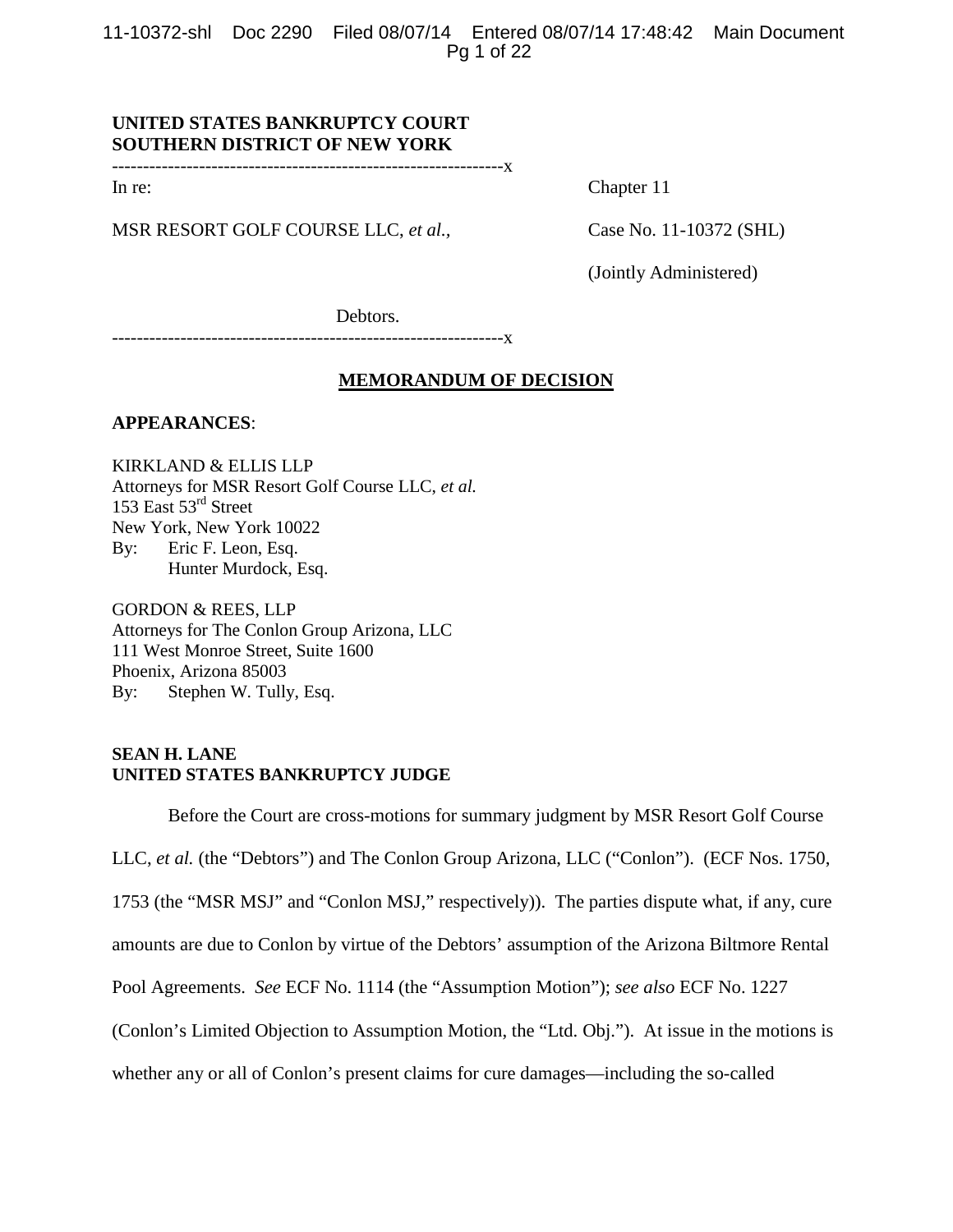## 11-10372-shl Doc 2290 Filed 08/07/14 Entered 08/07/14 17:48:42 Main Document Pg 2 of 22

Revenue Claims and 17 Percent Claims—are barred by prior litigation in federal district court in Arizona. For the reasons that follow, the Court agrees with the Debtors that Conlon's Revenue Claims are barred by the doctrine of res judicata, but concludes that some—but not all—of Conlon's 17 Percent Claims are precluded by collateral estoppel.

#### **BACKGROUND**

# **A. The Hotel**

The material facts are not in dispute.<sup>[1](#page-1-0)</sup> Debtor MSR Biltmore Resort, LP ("MSR Biltmore"), owned the Arizona Biltmore Hotel (the "Hotel"). Kamensky Decl., Ex. B (ECF No. 3). $^2$  $^2$  Immediately adjacent to the Hotel was a development of seventy-eight villa-style condominiums. MSR 7056 ¶ 1; Conlon Reply to MSR 7056 ¶ 1. Each villa owner had the option to enter into a rental pool agreement ("RPA")<sup>[3](#page-1-2)</sup> with the Hotel whereby the villa units were made available as part of the Hotel's room inventory in exchange for villa owners receiving a portion of the revenue generated by the villas. *See* MSR 7056 ¶ 1; Conlon Reply to MSR 7056 ¶ 1; Ltd. Obj. at 86; s*ee also* Kamensky Decl. ¶ 23. The RPAs set forth how the villa owners were to be compensated. First, revenues earned from renting out the villa units would be pooled amongst all units that participated in the rental pool on a particular day (the "Rental Pool"), and

<span id="page-1-0"></span><sup>&</sup>lt;sup>1</sup> The Debtors filed a statement of material facts pursuant to Local Rule 7056-1 on November 9, 2012. (the "MSR 7056") (ECF No. 1755). Conlon responded to the Debtors' statement on November 21, 2012. ("Conlon Reply to MSR 7056") (ECF No. 1796). Conlon filed its own 7056-1 statement (the "Conlon 7056") (ECF No. 1750), to which the Debtors responded on November 21, 2012. (the "MSR Reply to Conlon 7056") (ECF No. 1799).

<span id="page-1-1"></span><sup>&</sup>lt;sup>2</sup> This hotel was one of five properties owned and operated by the Debtors when these bankruptcy cases were first filed. *See* Kamensky Decl. ¶ 5. All of the properties were sold during the bankruptcy cases, which ultimately culminated in confirmation of a plan of reorganization. *See* Order Confirming the Second Amended Plan of Reorganization of MSR Resort Golf Course, LLC, *et al*. (the "Conf. Order") (ECF No. 2071).

<span id="page-1-2"></span><sup>&</sup>lt;sup>3</sup> KSL Biltmore Resort, Inc. ("KSL") entered into the RPAs with Conlon, and KSL's "rights and responsibilities under the RPAs were subsequently assigned to CNL Resort Biltmore Real Estate, Inc." *See* Order, dated May 21, 2007 at 1. Murdock Decl. Ex. C. It appears that CNL Resort Biltmore Real Estate was a predecessor to Debtor MSR Biltmore, which used a variety of names in the years prior to the filing of the bankruptcy petition. *See* Voluntary Petition, Case No: 11-10383 (ECF No. 1).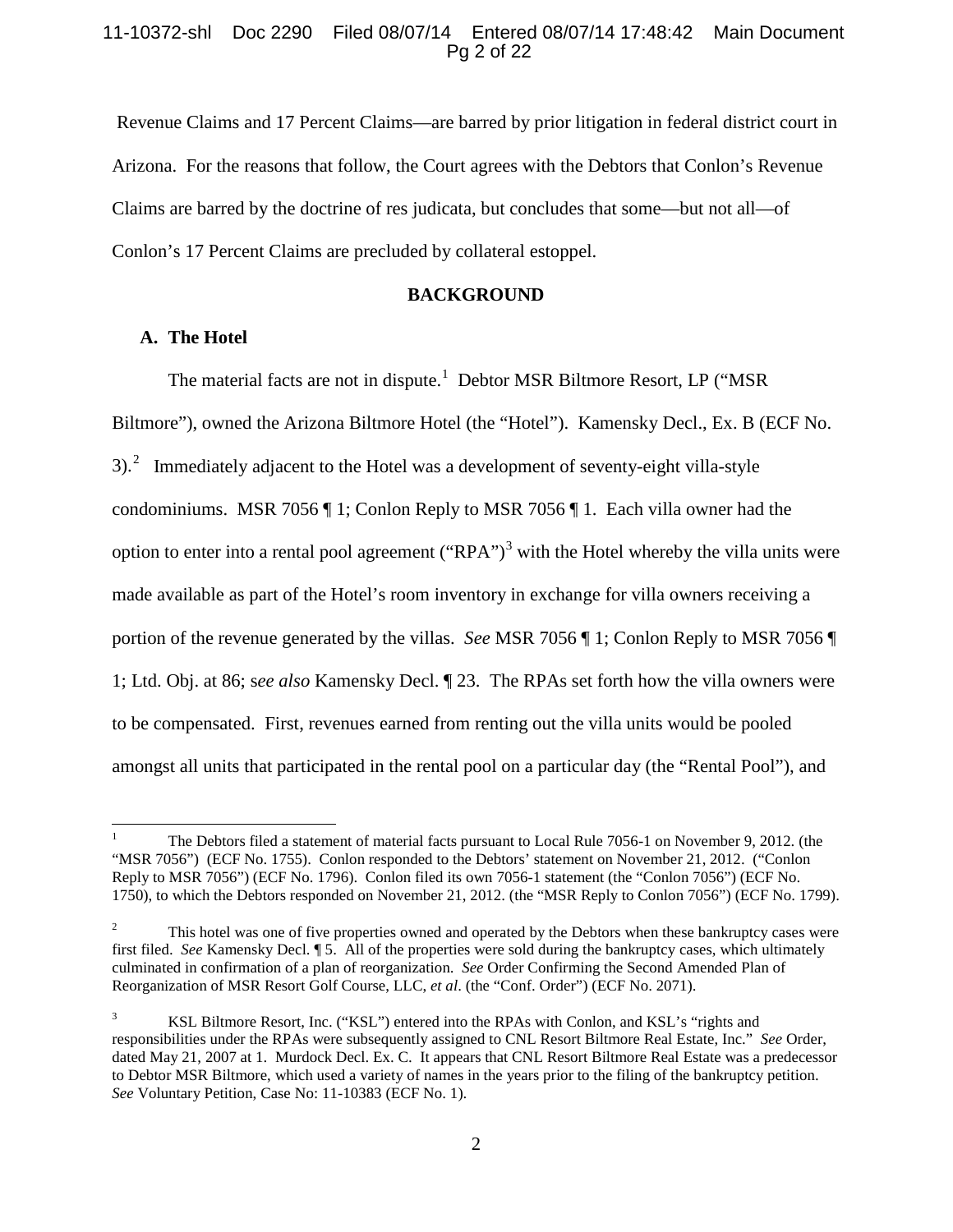#### 11-10372-shl Doc 2290 Filed 08/07/14 Entered 08/07/14 17:48:42 Main Document Pg 3 of 22

then allocated pro-rata to each unit on a daily basis. RPA ¶ 8 (Murdock Decl. Ex. C) (ECF No. 1525). The Hotel would receive 50 percent of those revenues; the villa owners would receive the rest.<sup>[4](#page-2-0)</sup> RPA  $\P$  9. Distributions to villa owners were to be made on a quarterly basis, accompanied by a statement detailing the various calculations and allocation amounts. RPA ¶ 12.

Sixty-five villas participated in the Rental Pool as of November 2012. MSR 7056 ¶ 2; Conlon Reply to MSR 7056 ¶ 2. In 2003, Conlon purchased six villa units and entered into individual RPAs for each unit. MSR 7056 ¶ 4; Conlon Reply to MSR 7056 ¶ 4; *see also* Ltd. Obj., Ex. C (collecting relevant RPAs). Conlon is owned and operated by Mr. Mark Finney, who is also the president of the villa owners' condominium association. Ltd. Obj. at 2, n.1.

#### **B. The Conlon Lawsuits in Arizona**

Conlon contends that the Debtors did not properly compensate Conlon for the use of its villas under the RPAs. The present dispute is only the latest litigation on this subject, which has been addressed in several prior lawsuits. Two of these lawsuits are particularly relevant here. In June 2006, Conlon first sued the Debtors' corporate predecessors in the United States District Court for the District of Arizona (Case No. CV06-2065-PHX-FJM) ("Conlon I"). MSR 7056 ¶ 5; Conlon Reply to MSR 7056 ¶ 5; *see also* Order, dated May 21, 2007, at 2; Murdock Suppl. Decl., Ex. C (ECF No. 1798). Conlon I was a dispute "between the parties over the proper allocation of expenses and revenue under the [RPA]. Accordingly, Conlon sought to inspect the books and records maintained by defendants in order to conduct an audit."Order, dated May 21, 2007, at 2. Conlon also sought "judgment for any funds owed" to it under the RPA pursuant to the requested accounting. *See* Conlon I Pl.'s Trial Mem. at 2 (Murdock Suppl. Decl., Ex. D). The Arizona court granted Conlon's request for access to books and records. Order, dated May

<span id="page-2-0"></span><sup>4</sup> The percentage kept by the Hotel would rise to 65 percent if the unit generated more than \$100,000. *See* RPA ¶ 9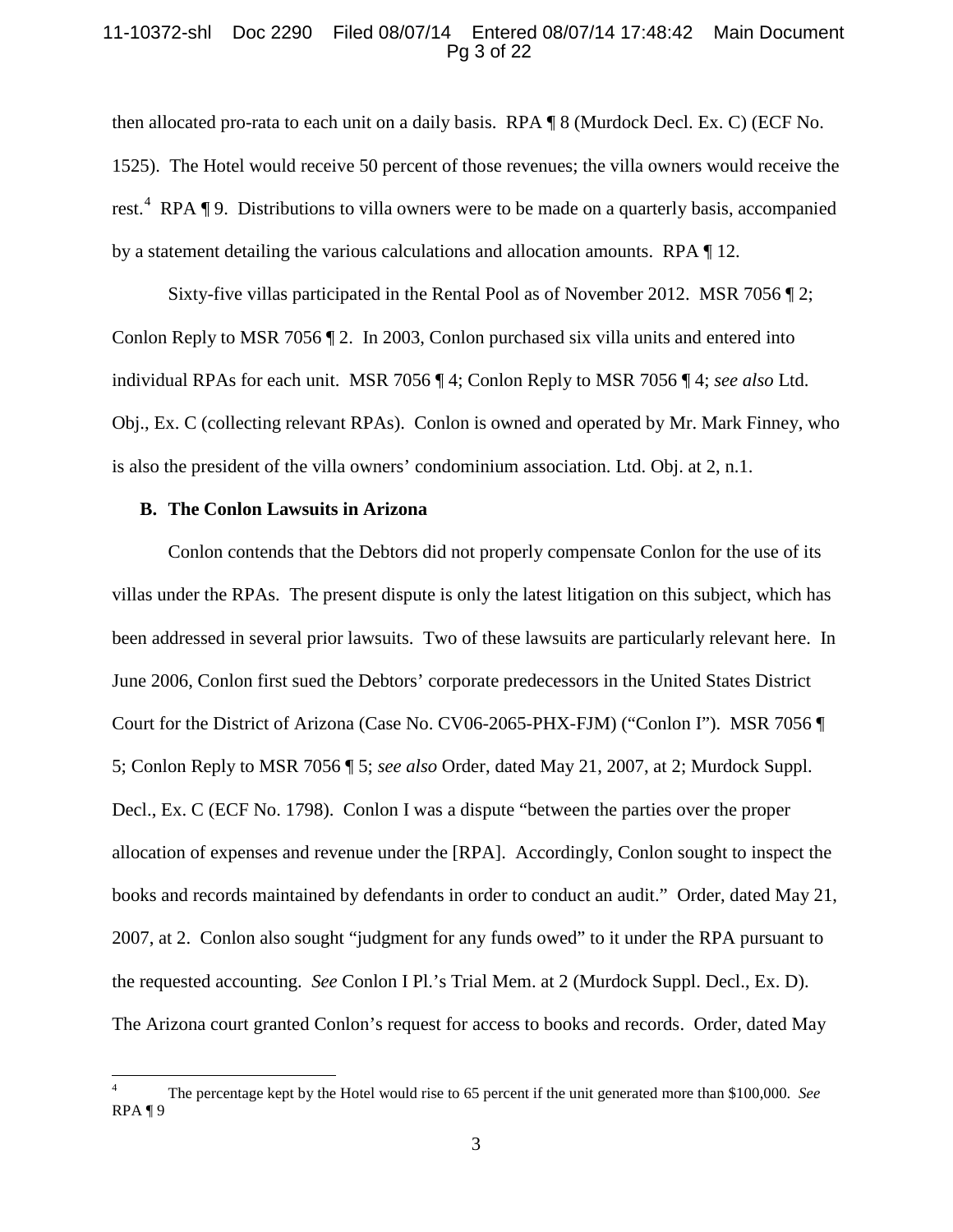## 11-10372-shl Doc 2290 Filed 08/07/14 Entered 08/07/14 17:48:42 Main Document Pg 4 of 22

21, 2007, at 4:3–8 (Murdock Decl., Ex. E). Prior to a trial on damages, the Hotel agreed to pay Conlon \$41,726 plus pre-judgment interest for a variety of items, including overcharging Conlon for travel agent and credit card fees, and giving complimentary villa rooms to employees for more than one week. Judg't, dated June 4, 2008, at 2 (Klest. Decl., Ex. F) (ECF No. 1750-3); *see also* MSR 7056 ¶ 6; Conlon 7056 ¶ 9. The only claim that went to trial was Conlon's allegation that the Hotel provided complimentary villa rooms to guests at a disproportionately high rate, thus improperly depriving Conlon of income. Order, dated April 11, 2008, at 1:18–22; 1:24–2:2 (Murdock Decl., Ex. G); *see also* MSR 7056 ¶ 6. The Arizona court dismissed that claim with prejudice, finding that Conlon failed to prove that the hotel abused its discretion in offering complimentary rooms to guests. Judg't, dated June 4, 2008, at 2; Order, dated April 11, 2008, at 4:3–11.

More litigation about the RPAs ensued in 2008. At that time, Conlon and some other villa unit owners sued the owners of the Hotel<sup>[5](#page-3-0)</sup> for an accounting, breach of contract, and breach of implied covenant of good faith and fair dealing (Case No. CV08-00965-PHX-FJM) ("Conlon III"). [6](#page-3-1) Conlon III Third Am. Compl. at 4–6 (Murdock Suppl. Decl., Ex. F); *see also* MSR 7056 ¶ 7; Conlon 7056 ¶ 15. In Conlon III, Conlon acted as assignee of the rights of other villa owners. MSR 7056 ¶ 7; *see also* Order, dated July 27, 2009, at 2:20 - 21 (Murdock Decl., Ex. I)

<span id="page-3-0"></span><sup>&</sup>lt;sup>5</sup> The named defendants in this litigation were CNL Resort Biltmore Real Estate, Inc. and KSL Biltmore Resort, Inc. The caption of that case notes that CNL and KSL are "n/k/a" ("now known as") MSR Biltmore Resort, LP and MSR Hotels & Resorts, Inc.

<span id="page-3-1"></span><sup>6</sup> There was a second lawsuit, known as "Conlon II" (Case No. 09-01163-FJM), also in the United States District Court for the District of Arizona. In Conlon II, Conlon sought a preliminary injunction to restrain the Hotel from unilaterally terminating the RPAs. The Arizona court treated the preliminary injunction motion as one for summary judgment, and entered judgment in favor of Conlon, ruling that the Hotel did not have the right to terminate the RPAs. *See* Conlon 7056 St ¶¶ 12–13; MSR Reply to Conlon 7056 ¶¶ 12–13. However, the Conlon II case is not relevant for the purposes of this decision. As the parties have identified the two relevant prior lawsuits as Conlon I and Conlon III, the Court adopts that naming convention for the sake of consistency.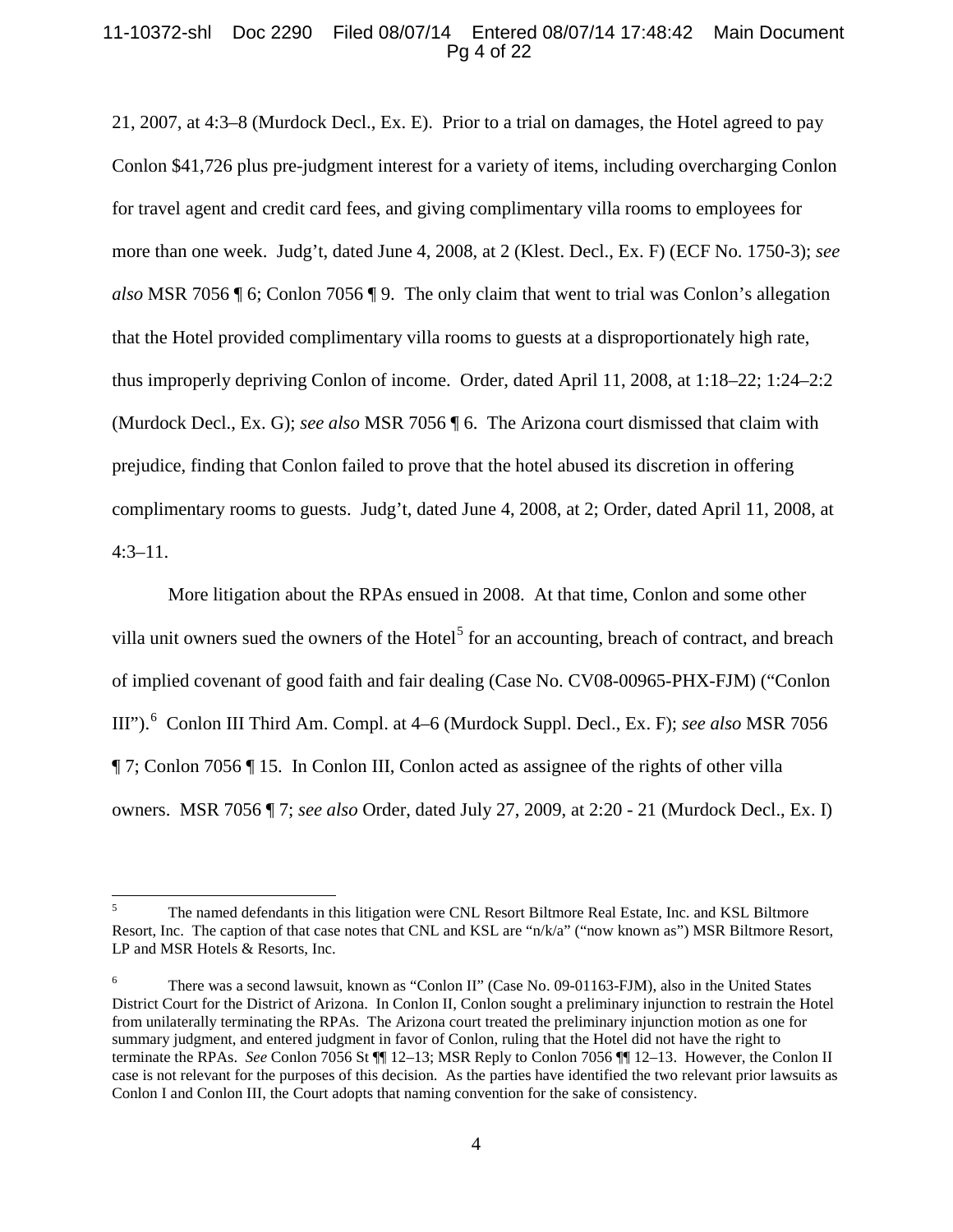#### 11-10372-shl Doc 2290 Filed 08/07/14 Entered 08/07/14 17:48:42 Main Document Pg 5 of 22

("On February 26, 2008 . . . Conlon filed the present action against the Hotel as agent of the other villa owners.").

The Arizona court characterized Conlon III as "a re-do of Conlon I*"* as other villa owners sought damages on many of the same items that Conlon pursued in Conlon I. Order, dated Nov. 4, 2009, at 2:6 (Murdock Decl., Ex. D); *see* Conlon III Third Amended Compl. ¶¶ 20–23, 26, 31, 34. The Conlon III case included the same allegations as Conlon I regarding overcharges, complimentary rooms, and undercharging for villa units. The Arizona court permitted these duplicate claims to go forward because the plaintiffs in Conlon III included villa unit owners who were not previously represented in Conlon I. *See* Order, dated July 27, 2009, at 5:14–26; MSR 7056 ¶ 7; Conlon 7056 ¶ 15. There was one new claim raised in Conlon III, however, which was "[the] claim that the Hotel's practice of capping revenue [to villa owners] at 17 [percent of total hotel revenues] breache[d] the rental pool agreement . . . ." Order, dated July 27, 2009, at 2:23–26.

Just like in Conlon I, the defendants in Conlon III conceded liability for the claims for travel agent and credit card overcharges, and complimentary employee rooms. *See* Order, dated Nov. 4, 2009, at 2:12–14. The Arizona court rejected both parties' proposed damages amount on these conceded items, instead determining that a damage award of \$525,000 was appropriate for these claims. *Id*. at 3:3–6. The Arizona court then found in favor of the Hotel on the claims related to complimentary rooms to guests, and villa unit undercharging. *Id.* at 3:27; 4:17–18. Lastly, the Arizona court rejected Conlon's argument about the capping of revenue at 17 percent, instead finding that the Hotel's methodology was not arbitrary or an abuse of discretion. Order, dated Nov. 4, 2009, at 5:20–27.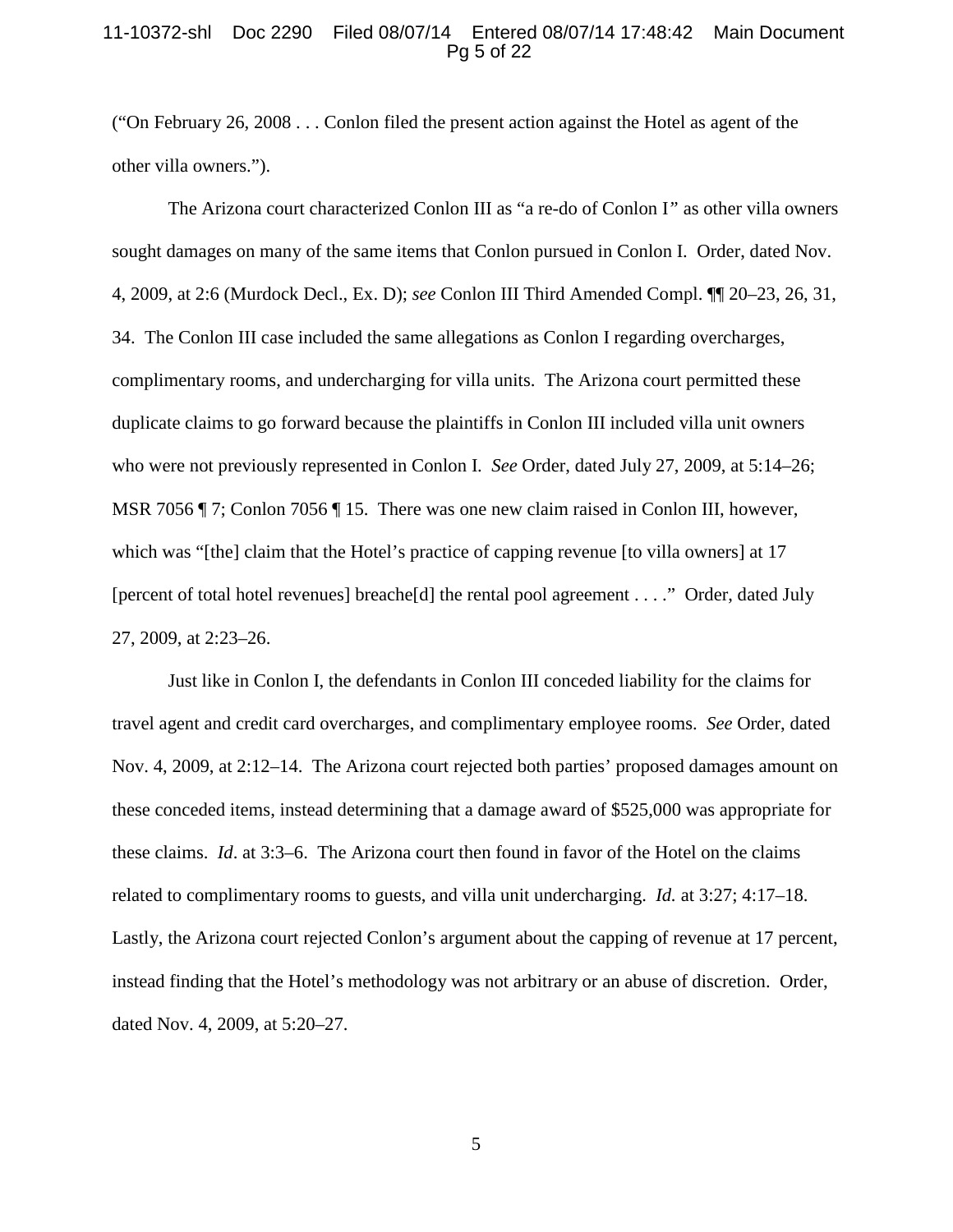## 11-10372-shl Doc 2290 Filed 08/07/14 Entered 08/07/14 17:48:42 Main Document Pg 6 of 22

#### **C. The MSR Bankruptcy, Assumption Motion, and the Limited Objection**

The Debtors commenced their Chapter 11 cases in February 2011. Kamensky Decl. 16. A little more than one year later, the Debtors sought to assume the RPAs for the Arizona Biltmore, together with some related relief. *See generally* Assumption Motion. Conlon objected. Several months later, the Debtors filed a Disclosure Statement and Proposed Second Amended Joint Plan of Reorganization (the "Plan"). *See* Discl. St. (ECF No. 1849); Proposed Second Amended Joint Plan (ECF No. 1848) (both filed Dec. 13, 2012). On February 22, 2013, the Court approved the Plan, which provided for the sale of substantially all of the Debtors' assets and the subsequent creation of a liquidating trust to administer the remaining assets. *See*  Order Confirming the Second Amended Joint Plan (the "Confirmation Order") (ECF No. 2071). The Plan also provided for the assumption of all executory contracts, including the RPAs, and for a mechanism to address cure amounts owed under these executory contracts. *See* Plan Art. V §§ A, D. The Confirmation Order also explicitly preserved the parties' rights to litigate the matters arising out of the assumption of the RPAs. Conf. Order ¶ 146; *see* Revised Plan Supplement for the Second Amended Joint Plan of Reorganization Ex. B (ECF No. 2090).

 The heart of Conlon's current objection is the Debtors' alleged "omission and nonproportional allocation of certain Room Revenue categories . . . [and] the overcharging of Rental Pool participants for certain items . . ." Ltd. Obj. ¶ 47. In sum, Conlon seeks

> an unbiased, impartial interpretation of the Rental Pool Agreements requir[ing] that the MSR Biltmore pay Rental Pool Participants a portion of the lucrative fees it assesses guests. Accordingly, Conlon respectfully requests that this Court interpret the Rental Pool Agreements consistent with the foregoing and determine that the fees and charges are earned . . . .

*Id*. at 16.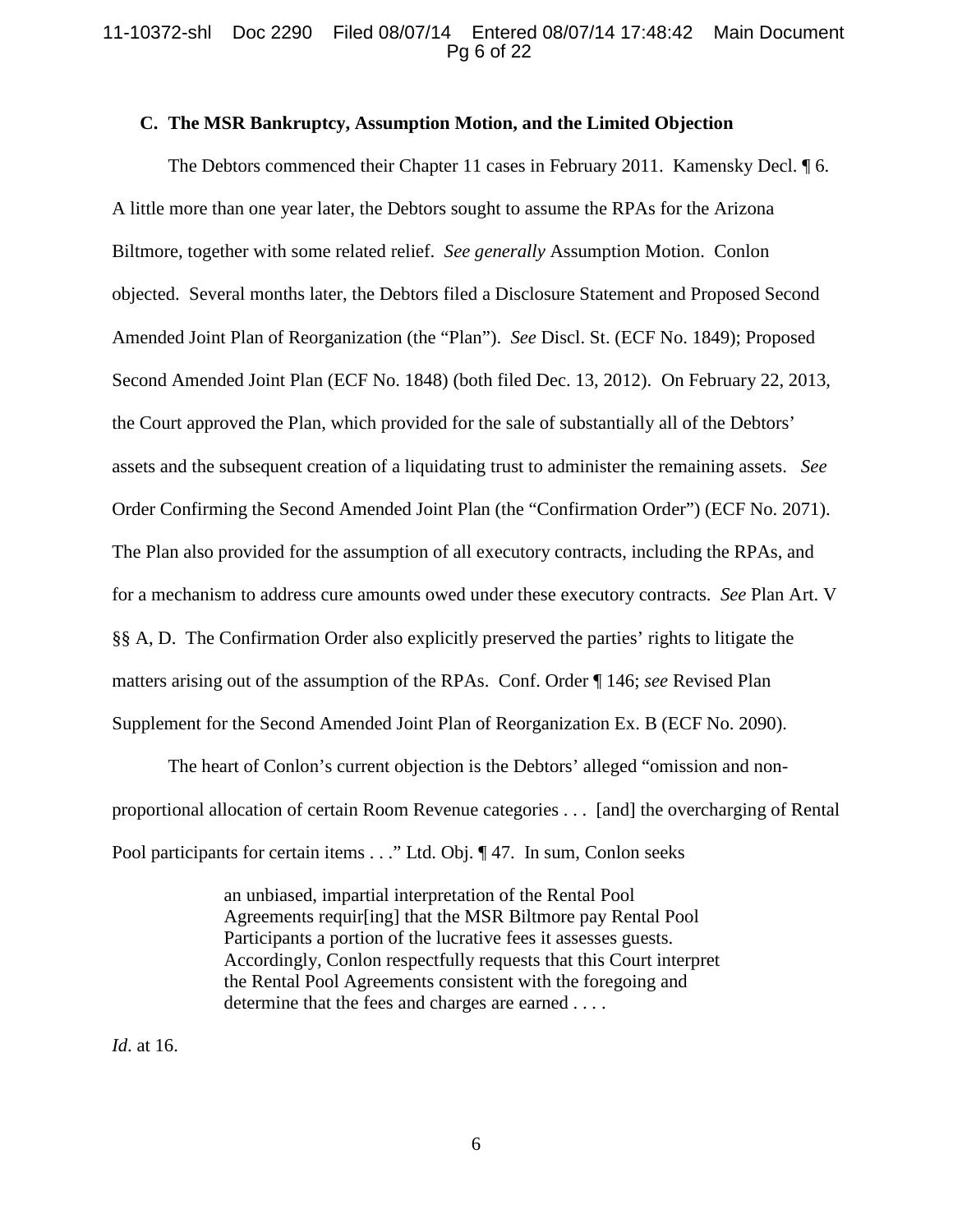## 11-10372-shl Doc 2290 Filed 08/07/14 Entered 08/07/14 17:48:42 Main Document Pg 7 of 22

The majority of Conlon's claims fall into two broad categories: "Revenue Claims" and "1[7](#page-6-0) [Percent]" Claims. *See* MSR 7056  $\P$  14; Conlon Reply to MSR 7056  $\P$  14.<sup>7</sup> The Revenue Claims relate to guest charges that the Hotel does not include in the pool of funds used to calculate the allocations to the rental pool participants. *Id*. ¶¶ 22–28. These charges are for resort fees, cancellations, guaranteed no-shows, early departure, telephone revenue, and other rooms revenue (including use of putting green and wireless internet). MSR 7056 ¶ 15; Conlon Reply to MSR 7056 ¶ 15. Conlon contends that these fees should be included in the Rental Pool. Ltd. Obj.  $\P 28.<sup>8</sup>$  $\P 28.<sup>8</sup>$  $\P 28.<sup>8</sup>$ 

(2) Credit card & travel agent commissions: (Ltd. Obj. ¶ 35): As counsel for the Debtors noted, "We actually think that they've received a windfall on that, but we believe that survives. And the reason that survives is that's the one area where the [Hotel's] methodology has changed since Conlon III. It's the only area." Hr'g. Tr. at 24:19–25; *see also* MSR Reply ¶ 22.

(3) Bad Debt Expense (Ltd. Obj. ¶¶ 37–38): As counsel for Debtors stated, "The other thing that would survive is their claim for \$8,000 in bad-debt expense, because this is a one-time item that occurred after the filing of Conlon III . . . ." Hr'g. Tr. at 25:17–19.

<span id="page-6-1"></span><sup>8</sup> Conlon also alleges that the Hotel charges the villa owners too much for telephone service, but that claim appears to be the flip-side of Conlon's complaint that the Hotel does not share its telephone revenues with villa owners. For example, Conlon argues that the telephone revenue should be included in the Rental Pool and that the villa unit owners are being charged more than their proportional share of telephone access costs. As Conlon described in the Limited Objection:

> Even though the Hotel charges each condominium owner for telephone service, the Hotel does not share any telephone revenues paid by guests staying in a Condominium. . . . Conlon submits that this is fundamentally unfair. If the Hotel is not to share revenue earned for telephone service, then it should not charge Rental Pool participants for the overhead.

Alternatively, Conlon believes that the Hotel overcharges rental pool participants for telephone service. . . . The [RPA] is silent as to how much the Hotel can charge for

<span id="page-6-0"></span><sup>&</sup>lt;sup>7</sup> Conlon raises a few other claims, alleging that the Hotel has overcharged it for various items, similar to the claims related to overcharges in Conlon I and Conlon III. The Debtors agree that those claims would survive summary judgment and are not the subject of this decision. Briefly, those items include:

<sup>(1)</sup> Improper adjustments (Ltd. Obj. ¶¶ 31–34): With respect to the claim that the owners were double charged for certain items, the Debtors concede that "[t]he Resort made a good-faith accounting oversight in this regard, and has agreed to pay that \$16,212 back to the Villa unit owners." MSR Reply ¶ 22 (ECF No. 1524).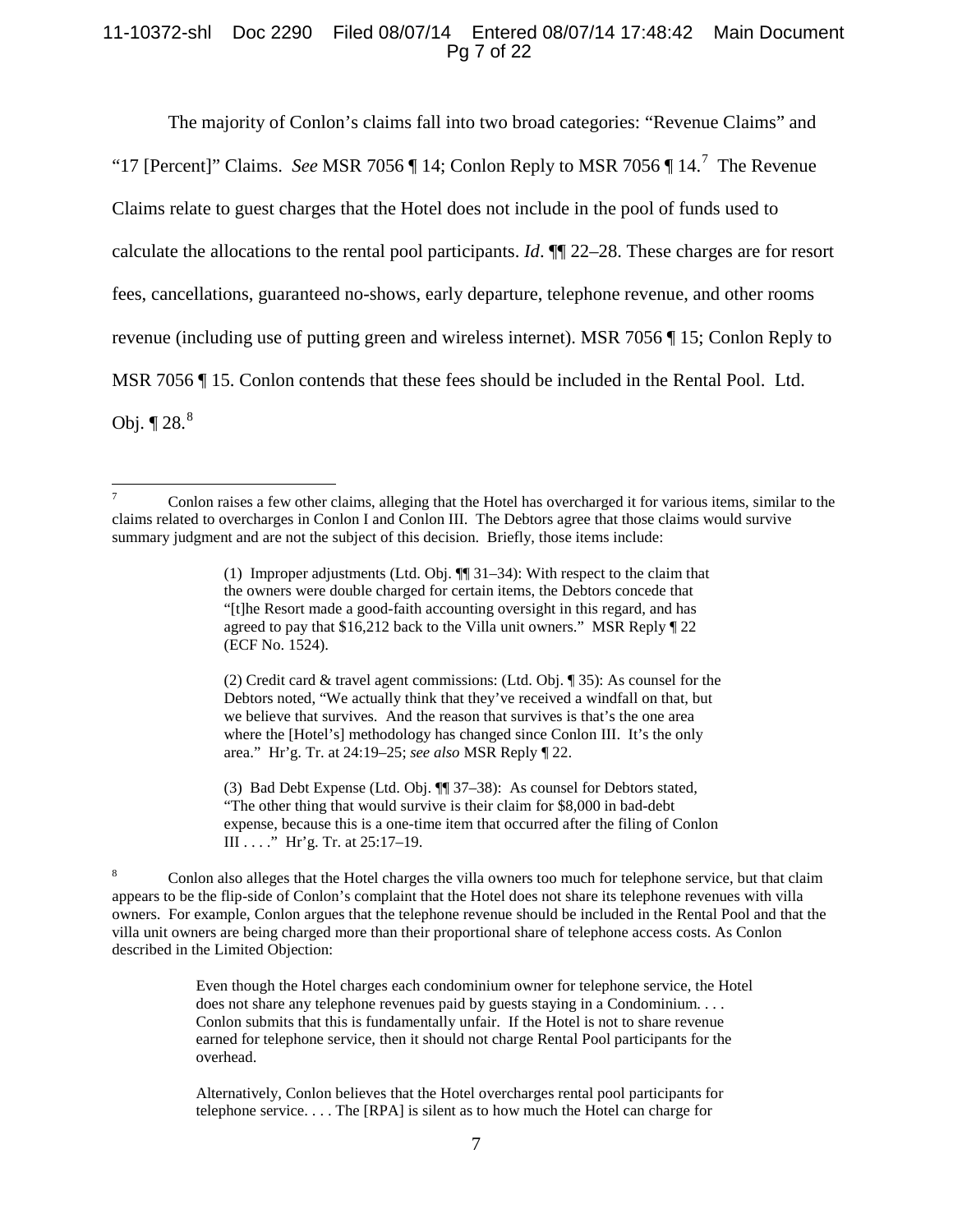## 11-10372-shl Doc 2290 Filed 08/07/14 Entered 08/07/14 17:48:42 Main Document Pg 8 of 22

The 17 Percent Claims allege that the Hotel improperly departed from the proportional allocation benchmark that it previously used, which was based on the number of rental pool units relative to the overall Hotel room inventory. *Id.* ¶¶ 44, 45. More specifically, Conlon contends that the Debtors have an obligation to ensure that the percentage of the Hotel's overall room revenue allocated to the Rental Pool equals or exceeds the percentage of the Hotel's room inventory represented by the Rental Pool Units. *See* MSR 7056 ¶ 16; Conlon Reply to MSR  $7056$  ¶  $16.<sup>9</sup>$  $16.<sup>9</sup>$  $16.<sup>9</sup>$ 

After the filing of the Limited Objection, the parties filed cross motions for summary judgment regarding the preclusive effect, if any, of the prior Arizona court litigation on Conlon's current claims. In those motions, the parties disputed whether Conlon's Revenue Claims could have been raised in the prior litigation and thus are now barred by res judicata. As for the 17 Percent Claims, the parties disagreed about whether that issue was previously decided by the Arizona court and is thus barred by collateral estoppel.

<span id="page-7-0"></span>*See* Ltd. Obj. ¶¶ 29- 30.

 $\overline{\phantom{a}}$ 

In filing the Limited Objection, Conlon contends that it is acting on behalf of the other villa owners:

Although Conlon is the party filing this Limited Objection, the ambiguity in the RPA's, and the proper amount to be distributed to the [villa owners participating in the rental pool] under the RPAs, implicates the rights of many others who participate in the Rental Pool. As such, it is not just "one Villa owner" that the Debtor needs to address.

*Id*. ¶ 50. Notwithstanding this statement, however, no other villa owners at the Arizona Biltmore objected to the Assumption Motion. Accordingly, the Court addresses only Conlon's situation.

telephone access, but it strains credulity to believe that this sunk infrastructure costs what the Hotel charges the Rental Pool participants. . . . At most, the participants in the Rental Pool should be charged an amount equal to the pro rata amount of the Hotel's cost proportionate to the number of Condominiums and the total number of rooms available for guests.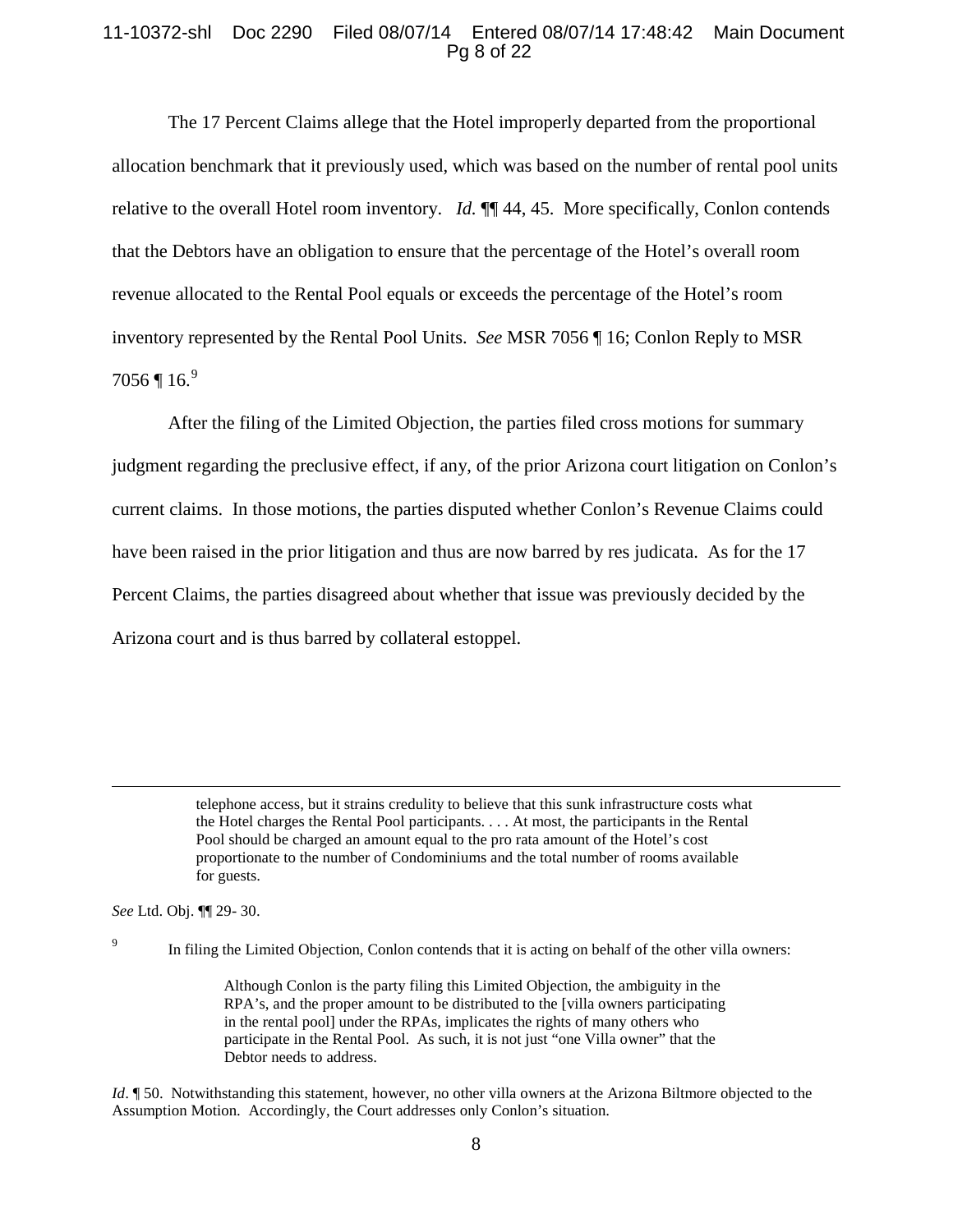11-10372-shl Doc 2290 Filed 08/07/14 Entered 08/07/14 17:48:42 Main Document Pg 9 of 22

#### **DISCUSSION**

# **I. Applicable Law**

To prevail on a motion for summary judgment, the moving party must establish that there is no genuine dispute as to any material fact and that it is entitled to judgment as a matter of law. Fed. R. Civ. P. 56; s*ee also Celotex Corp. v. Catrett*, 477 U.S. 317, 322–26 (1986); *Mark IV Indus. v. N.M. Envtl. Dep't* (*In re Mark IV Indus.*), 438 B.R. 460, 464–65 (Bankr. S.D.N.Y.  $2010$ .<sup>10</sup> A material fact is one that "might affect the outcome of the suit under governing law." *McCarthy v. Dun & Bradstreet Corp.*, 482 F.3d 184, 202 (2d Cir. 2007) (internal citations and quotations omitted). After the movant has made its initial showing, the opposing party must present competent evidence that a genuine issue of fact exists. *See Matsushita Elec. Indus. Co.*, *Ltd. v. Zenith Radio Corp.*, 475 U.S. 574, 586–87 (1986) (after the moving party has met its burden under Rule 56(c), opposing party must "do more than simply show that there is some metaphysical doubt as to the material facts"). If the nonmoving party fails to establish the existence of an element essential to its case on which it will bear the burden of proof at trial, summary judgment should be granted in favor of the movant. *Celotex*, 477 U.S. at 322–23.

When parties submit cross-motions for summary judgment on the same claim or issues, each motion must be considered on its own merits and analyzed under Rule 56. *Law Debenture Trust Co. v. Maverick Tube Corp.*, 595 F.3d 458, 468 (2d Cir. 2010) (citing *Morales v. Quintel Entm't, Inc.*, 249 F.3d 115, 121 (2d Cir. 2001)). "In each case, all reasonable inferences must be drawn against the party whose motion is under consideration." *Morales v. Quintel*, 249 F.3d at 121. However, the court may decline to enter judgment for either party if it finds that neither has

<span id="page-8-0"></span><sup>&</sup>lt;sup>10</sup> For the summary judgment standard, Debtors cite to Bankruptcy Rule 7056 that incorporates Rule 56 of the Federal Rules of Civil Procedure, ECF No. 1753 ¶25, whereas Conlon cites applicable Arizona state procedural rules, ECF No. 1750 ¶ 2. As the procedural rules of the Bankruptcy Court apply regardless of the applicable substantive law, the Court applies applicable federal procedural law.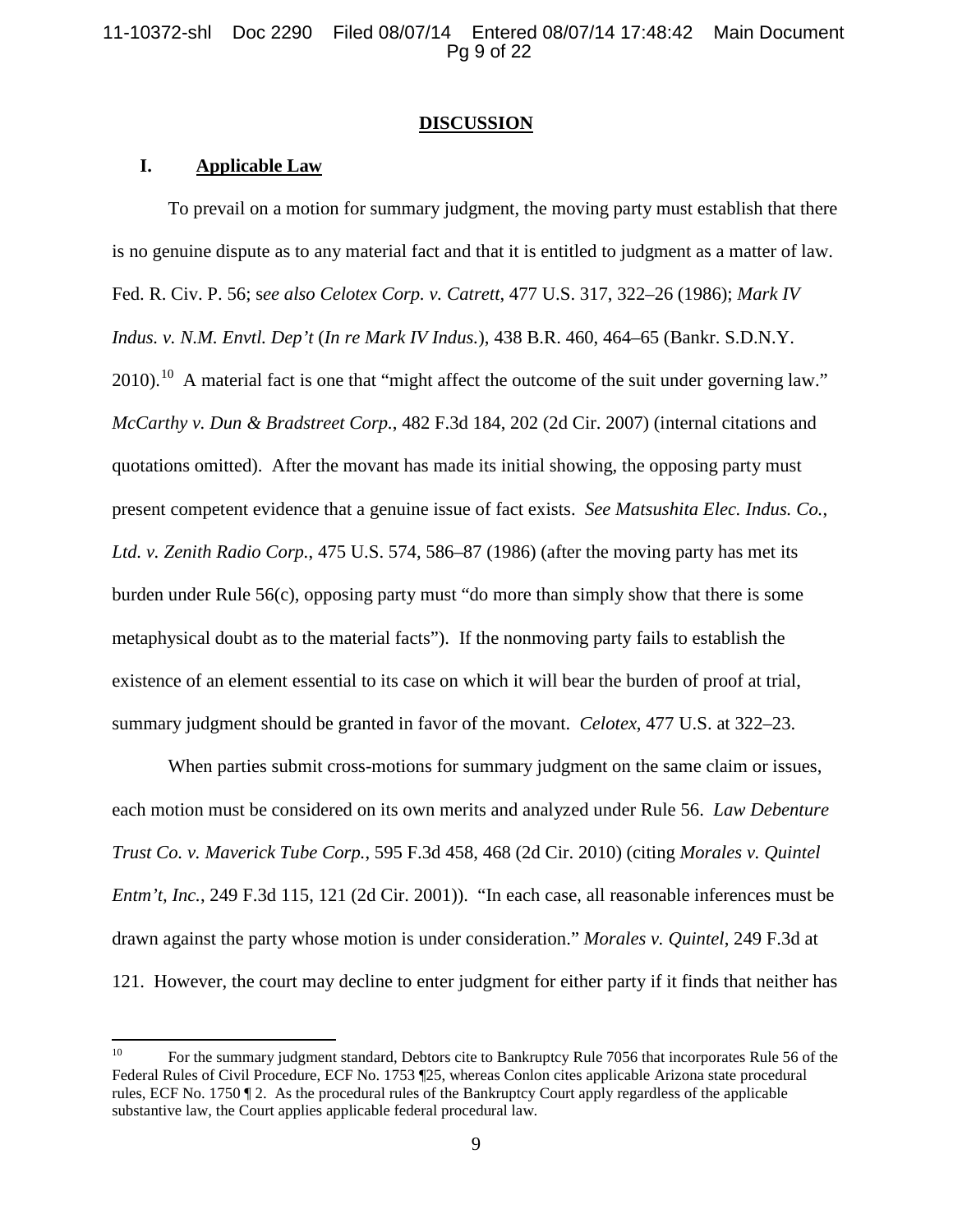# 11-10372-shl Doc 2290 Filed 08/07/14 Entered 08/07/14 17:48:42 Main Document Pg 10 of 22

satisfied its respective burden. *Id*. ("[E]ven when both parties move for summary judgment . . . a court need not enter judgment for either party.").

Res judicata and collateral estoppel generally "protect against the expense and vexation attending multiple lawsuits, conserve judicial resources, and foster reliance on judicial action by minimizing the possibility of inconsistent decisions." *Taylor v. Sturgell*, 553 U.S. 880, 892 (2008) (citations omitted). The parties here agree that the Court should apply Arizona state law of res judicata and collateral estoppel. *See* Debtors' Reply Brief at 14, n. 15 (ECF No. 1524); Conlon MSJ ¶ 31 (ECF No. 1750); *Semtek Int'l Inc. v. Lockheed Martin Corp*., 531 U.S. 497, 508, (2001) (the preclusive effect of a federal court judgment rendered on the basis of diversity should be governed by the preclusion law of the state in which the federal court sits); *see also Rafter v. Liddle,* 704 F. Supp. 2d 370, 375 (S.D.N.Y. 2010). "The party seeking to assert res judicata bears the burden of proving that it applies." *Douglass v. Martin*, 2012 U.S. Dist. LEXIS 127167, at \*5 (D. Ariz. Sept. 7, 2012) (citing *State Comp. Fund v. Yellow Cab Co.*, 197 Ariz. 120, 124 (Ariz. Ct. App. 1999)). The same is true for collateral estoppel. *Kajander v. City of Phoenix*, 2010 U.S. Dist. LEXIS 61496, at \*5 (D. Ariz. June 22, 2010) (citing *State Comp. Fund*, 197 Ariz. at 124).

### **II. Res Judicata and the Revenue Claims**

Res judicata prevents parties from relitigating a cause of action that has been reduced to final judgment.

> Under the doctrine of res judicata, a judgment on the merits in a prior suit involving the same parties or their privies bars a second suit based on the same cause of action. This doctrine binds the same party standing in the same capacity in subsequent litigation on the same cause of action, not only upon facts actually litigated but also upon those points which might have been litigated.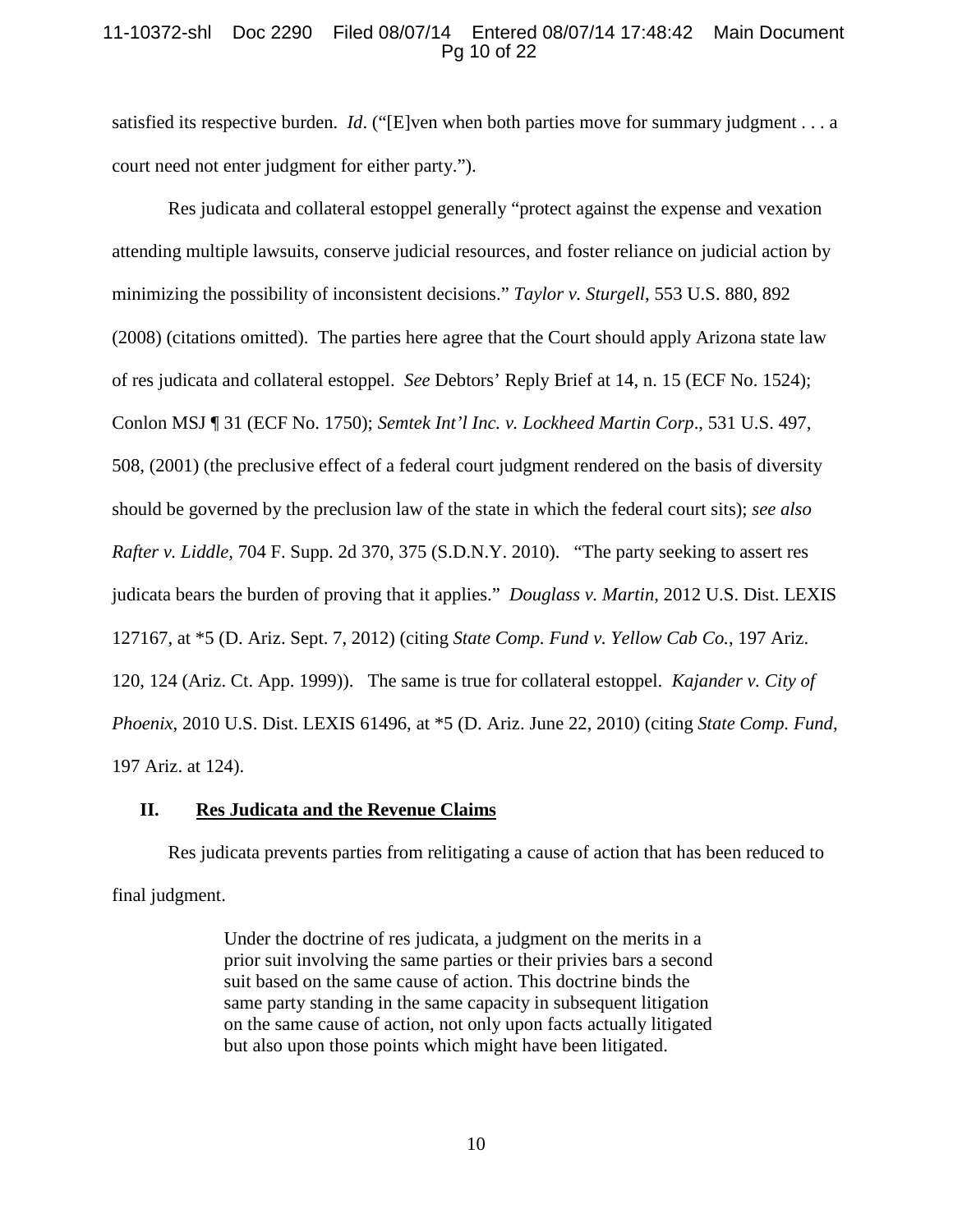#### 11-10372-shl Doc 2290 Filed 08/07/14 Entered 08/07/14 17:48:42 Main Document Pg 11 of 22

*Pettit v. Pettit*, 189 P.2d 1102, 1106 (Ariz. Ct. App. 2008) (citations omitted); *see also Sharpe v. Select Portfolio Servs.*, 2013 U.S Dist. LEXIS 14269, at \*6 (D. Ariz. Feb. 1, 2013). A party asserting res judicata must prove: "(1) an identity of claims in the suit in which a judgment was entered and the current litigation, (2) a final judgment on the merits in the previous litigation, and (3) identity or privity between parties in the two suits." *Peterson v. Newton*, 307 P.3d 1020, 1022 (Ariz. Ct. App. 2013) (citing *In re Gen. Adjudication of All Rights to Use Water in Gila River Sys. and Source*, 127 P.3d 882, 887–888 (Ariz. 2006)); *see also In re Residential Capital, LLC,*  2013 Bankr. LEXIS 5027, at \*18 (Bankr. S.D.N.Y. Nov. 27, 2013) (stating elements of res judicata under Arizona law) (citing *Beseder, Inc. v. Osten Art, Inc.*, 2006 U.S. Dist. LEXIS 68989, at \*5 (D. Ariz. Sept. 26, 2006)).

In Arizona, the doctrine of res judicata rests on the long-accepted principle that "[i]t is against public policy to split a cause of action and to make two or more suits of it when one is sufficient." *Williams v. Williams*, 256 P. 356, 357 (Ariz. 1927); *see also Phoenix Newspapers, Inc. v. Dep't of Corr., State of Ariz*., 934 P.2d 801, 805 (Ariz. Ct. App. 1997) (noting that one purpose of claim preclusion is "barring the splitting of claims"). To this end, res judicata bars not only claims that were actually litigated, but also those that could have been litigated. *Wojtunik v. Carolina Cas. Inc. Co.*, 2007 U.S. Dist. LEXIS 69963, at \*6 (citing *Western Systems, Inc. v. Ulloa,* 958 F.2d 864, 868 (9th Cir. 1992)).

The second and third requirements have been satisfied here for reasons that can be explained fairly simply. As to the second requirement, a final judgment is "the opposite of dismissal without prejudice." *Long v. TRW Vehicle Safety Sys.*, 2010 U.S. Dist. LEXIS 17613, at \*10 (D. Ariz. Feb. 26, 2010) (citing *Semtek Int'l. Inc. v. Lockheed Martin Corp.*, 531 U.S. at 505). A judgment which "can be, but is not appealed, is final under Arizona law." *Piatt v.*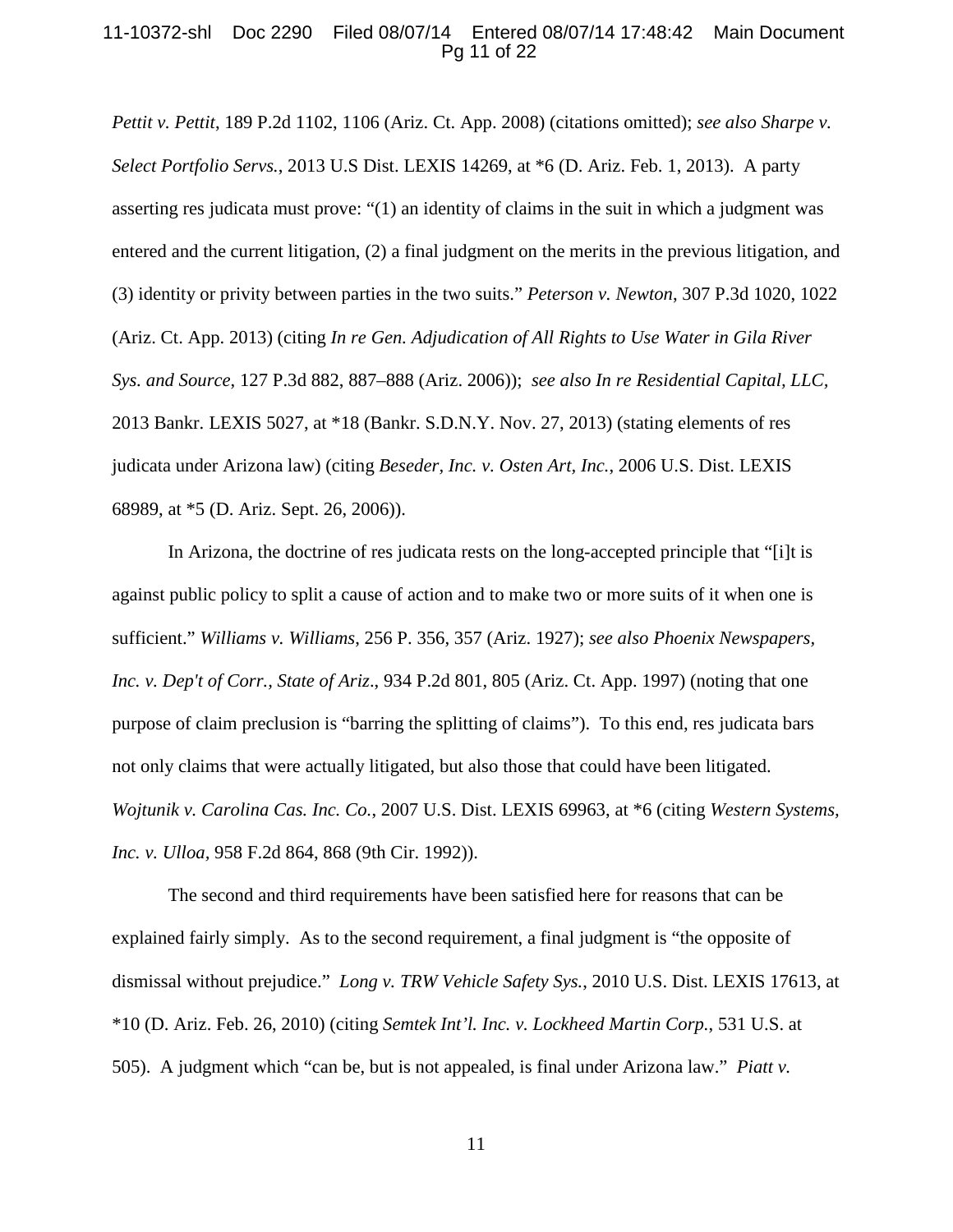# 11-10372-shl Doc 2290 Filed 08/07/14 Entered 08/07/14 17:48:42 Main Document Pg 12 of 22

*MacDougall*, 773 F.2d 1032, 1034 (9th Cir. 1985). When examining an alleged breach of a contract that was the subject of prior litigation, Arizona courts look to whether there was an intent to reserve matters for future litigation:

> part or all of the claim subsists as a possible basis for a second action by plaintiff against the defendant [when] (a) the parties have agreed in terms or in effect that the plaintiff may split his claim, or the defendant acquiesced therein, or (b) the court in the first action has expressly reserved the plaintiff's right to maintain the second action.

*Heine v. Sagebrush Solutions, LLC,* 2007 U.S. Dist. LEXIS 20136, at \*8 (D. Ariz. Mar. 19,

2007) (citing Rst. 2d Judgments § 26 (1982)).

The undisputed facts demonstrate that the requirements for a final judgment are satisfied

here. The judgment in Conlon III memorializes the \$525,000 awarded by Judge Martone in his

prior order of November 4, 2009. Judg't, dated Nov. 5, 2009 (Klest. Decl., Ex. L). That order

provides the final determination of all claims made in Conlon III, including the damages award

determined by the Arizona court. Order, dated Nov. 4, 2009. Moreover, there is no evidence

here of any agreement to split claims or reserve any rights on behalf of Conlon and, in fact, the

judgment is silent as to its application or relevance in future litigation.<sup>[11](#page-11-0)</sup>

As to the third element of res judicata, one cannot be bound by a judgment unless he is a party to that litigation.<sup>[12](#page-11-1)</sup> *Taylor v. Sturgell*, 553 U.S. 880, 893 (2008) ("[O]ne is not bound by a

<span id="page-11-0"></span><sup>&</sup>lt;sup>11</sup> Conlon did not dispute that the final judgment element for res judicata was satisfied as to the Revenue Claims. But it did raise arguments that these Revenue Claims were not barred by collateral estoppel. *See* Conlon MSJ at 21-23 (stating that issue preclusion (ie collateral estoppel) does not bar Revenue Claims because they were not actually litigated in prior litigation); *see also* Conlon Reply Brief at 3. But Debtors have not invoked collateral estoppel as to the Revenue Claims and, indeed, it is hard to see how it would apply here. But it is unnecessary for the Court to address this issue given the conclusion that the Revenue Claims could have been litigated and thus are barred by res judicata (i.e. claim preclusion).

<span id="page-11-1"></span><sup>&</sup>lt;sup>12</sup> Conlon's papers did not raise any dispute regarding the requirement that there be an identity of parties. *See, e.g.,* Hr'g Tr. at 68–74; *see also* ECF Nos. 2223, 2224 (letters submitted pursuant to the Court's request at the hearing, regarding whether and where the issue of privity was raised by Conlon). At the hearing, Conlon argued the issue. *See generally* Hr'g. Tr. 32–39. But such arguments are improper where the issue was not raised in the summary judgment papers. *See Handschu v. Police Dep't of N.Y.*, 905 F. Supp. 2d 555, 561 (S.D.N.Y. 2012)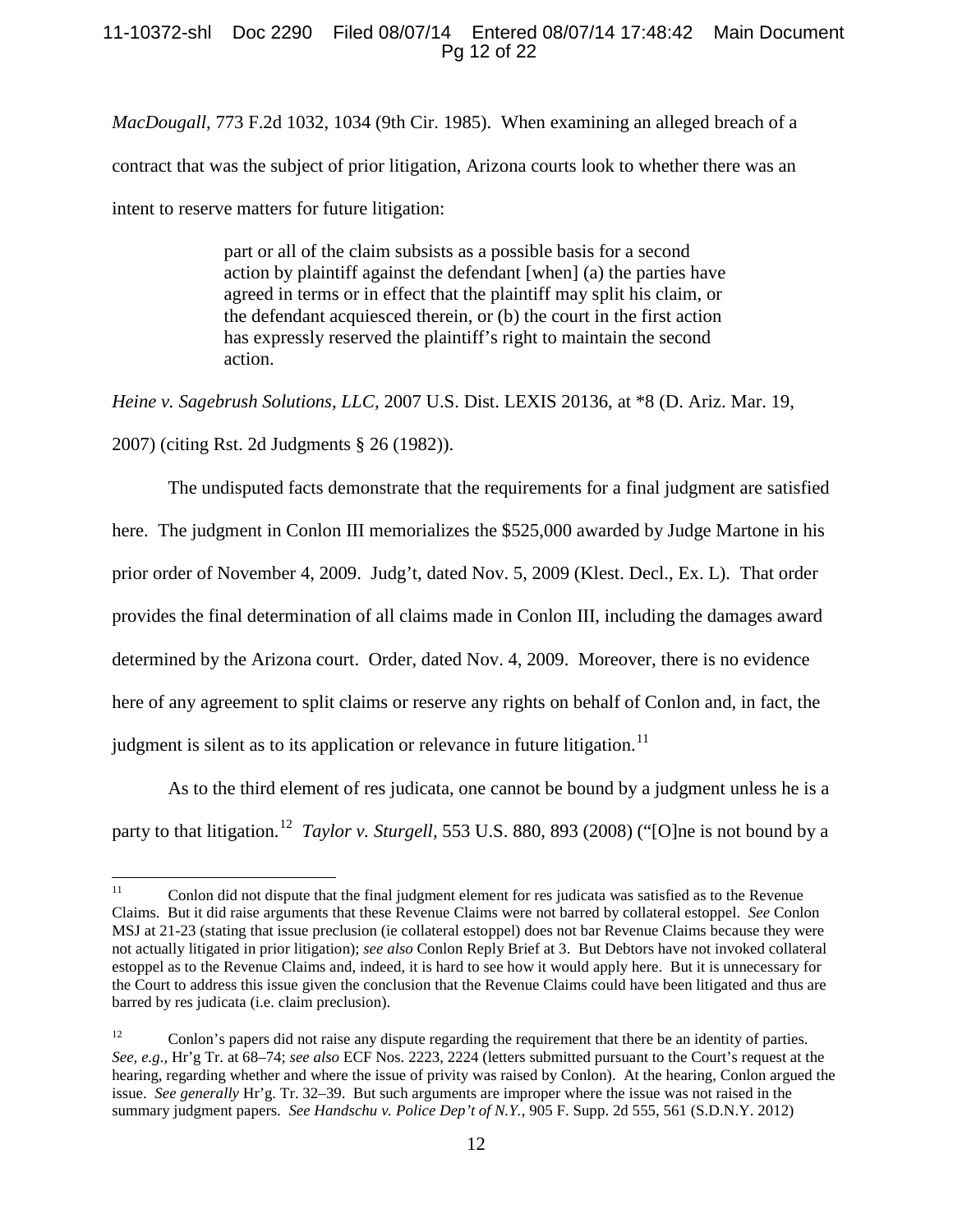# 11-10372-shl Doc 2290 Filed 08/07/14 Entered 08/07/14 17:48:42 Main Document Pg 13 of 22

judgment *in personam* in a litigation in which he is not designated as a party or to which he has not been made a party by service of process.") (citations omitted)). "The concept of privity in the res judicata context is a 'legal conclusion designating a person so identified in interest with a party to former litigations that he represents precisely the same right in respect to the subject matter involved.'" *Normandeau v. City of Phoenix*, 516 F. Supp. 2d 1054, 1069–70 (D. Ariz. 2006) (citing *In re Schimmels,* 127 F.3d 875, 881 (9th Cir. 1997)). "One who prosecutes or defends a suit in the name of another to establish and protect his own rights, or assists in the prosecution or defense of an action in aid of some interest of his own . . . is as much bound . . . as he would be if he had been a party to the record." *Schimmels*, 127 F.3d at 880 (quoting *Montana v. United States*, 440 U.S. 147, 154 (1979)).

Under Arizona law, "finding privity between a party and a non-party requires both a substantial identity of interests and a working or functional relationship in which the interests of the non-party are presented and protected by the party in the litigation." *Hall v. Lalli,* 977 P.2d 776, 779 (Ariz. 1999). Two parties who have merely similar objectives may not be in privity; rather, the court should examine the relationship of the parties to the action and the commonality of their interests. *Id.* at 780. As the court in *Hall v. Lalli* observed:

> Parties with common objectives but disparate interests might pursue an action with varying degrees of diligence. Even when the interests of the parties apparently overlap, a court should determine if there are additional, separate interests that would prevent a finding of privity.

*Id*.

l

The undisputed facts here demonstrate that there is an identity of the parties. The plaintiff in Conlon I is the same party that filed the Limited Objection in this Court. Conlon also

<sup>(</sup>explaining that "a party asserting a claim for the first time during post-briefing oral argument deprives the other party of the opportunity to challenge the merits of the claim in an orderly fashion."). In any event, the Court finds that the requirement of identity of the parties has been satisfied for the reasons stated above.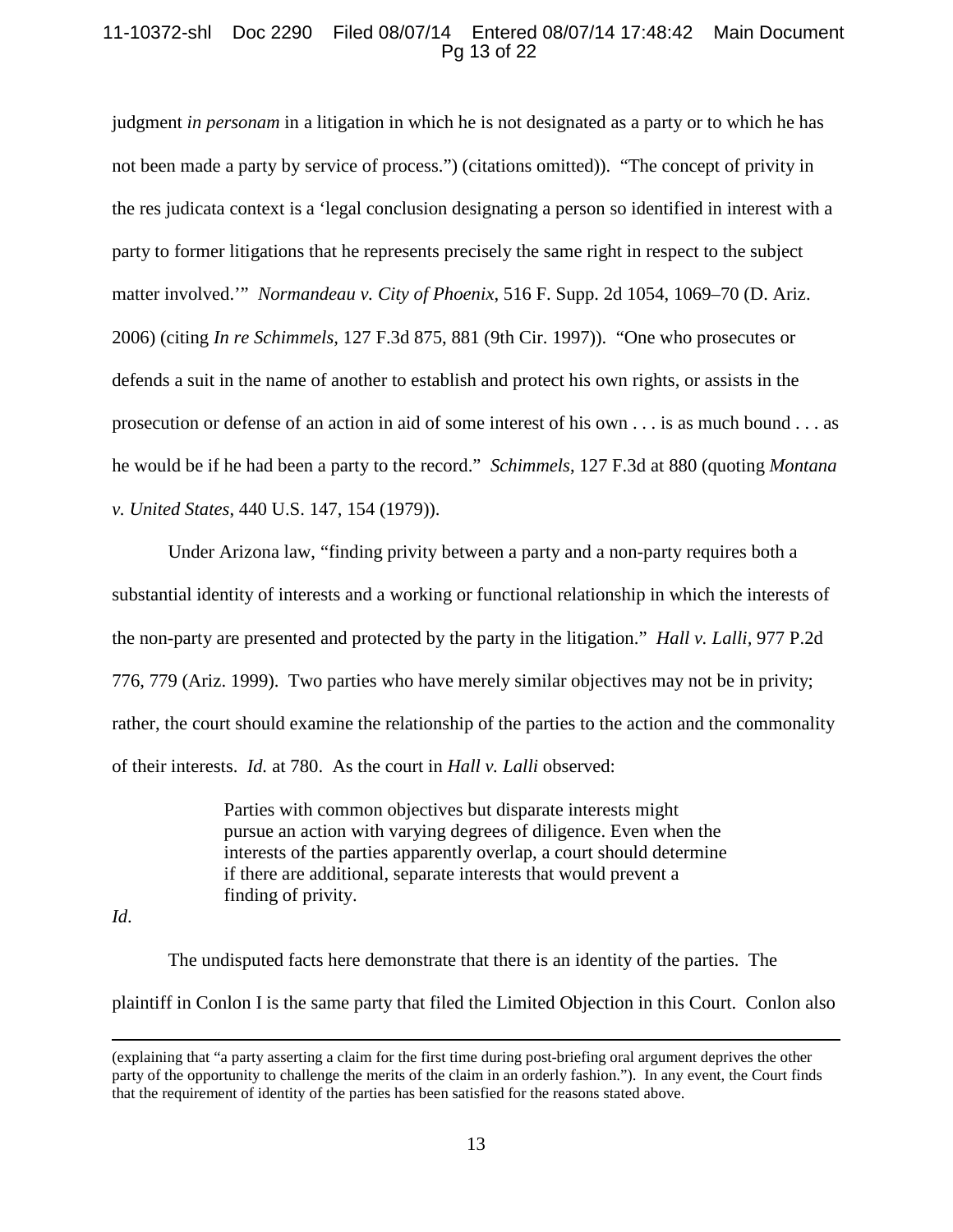## 11-10372-shl Doc 2290 Filed 08/07/14 Entered 08/07/14 17:48:42 Main Document Pg 14 of 22

was a party to and controlled the litigation in Conlon III, and took an individual recovery as a result of that litigation. *See* Application for Attorney's Fees in Conlon III (Murdock Decl., Ex. M); Order Denying Request for Attorney's Fees in Conlon III at 3:4–13 (Murdock Suppl. Decl., Ex. R); *see also* Order, dated July 27, 2009, at 7:14–8:2.<sup>[13](#page-13-0)</sup> Indeed, the caption of pleadings from Conlon III clearly identify "[t]he Conlon Group of Arizona, LLC" as the plaintiff.

The Court turns now to the final element for res judicata: whether the Revenue Claims could have been litigated during Conlon III. MSR MSJ ¶¶ 54–56; s*ee also* Hr'g Tr. 6:25-7:7. Res judicata will only bar a subsequent claim if the new claim shares an identity with the prior claim, and is based on the same cause of action asserted in the prior proceeding. *Norriega v. Machado*, 878 P.2d 1386, 1389 (Ariz. 1994). Any claims that were brought or could have been brought in the prior litigation are barred by res judicata. *See Wojtunik*, 2007 U.S. Dist. LEXIS 69963, at \*6. Arizona applies the "same evidence" test, *Phoenix Newspapers, Inc.*, 934 P.2d at 804, which precludes a party from "maintaining a second action based upon the same transaction, if the evidence needed to sustain the second action would have sustained the first action." *Pettit*, 189 P.3d at 1105 (citing Restatement of Judgments § 61 (1942)); *see also Sharpe v. Select Portfolio Servs.*, 2013 U.S. Dist. LEXIS 14269, at \*6 (D. Ariz. Feb. 1, 2013); *Five Points Hotel P'ship v. Pinsonneault*, 835 F. Supp. 2d 753, 760 (D. Ariz. 2011). "Similar but

<span id="page-13-0"></span>

Order, dated July 27, 2009 7:14-8:2.

<sup>&</sup>lt;sup>13</sup> The Order dated July 27, 2009 provides as follows:

<sup>. . .</sup> the Hotel issued refund checks to all rental pool participants, including the assignor villa owners . . . The Hotel informed the assignor villa owners that if they had assigned their claims to Conlon, they could transfer their refund to Conlon. . . . Several of the villa owners nevertheless accepted the refund checks. The Hotel now argues that Conlon's damages should be reduced by the amount of the refund payments. . . . It is undisputed that the Hotel had notice of the assignments [to Conlon] . . . when the parties stipulated to the substitution of Conlon as the sole party plaintiff due to the assignment agreements between the plaintiff villa owners and Conlon. . . . [the Hotel's] payments to the assignor villa owners does not relieve its liability to Conlon . . . ."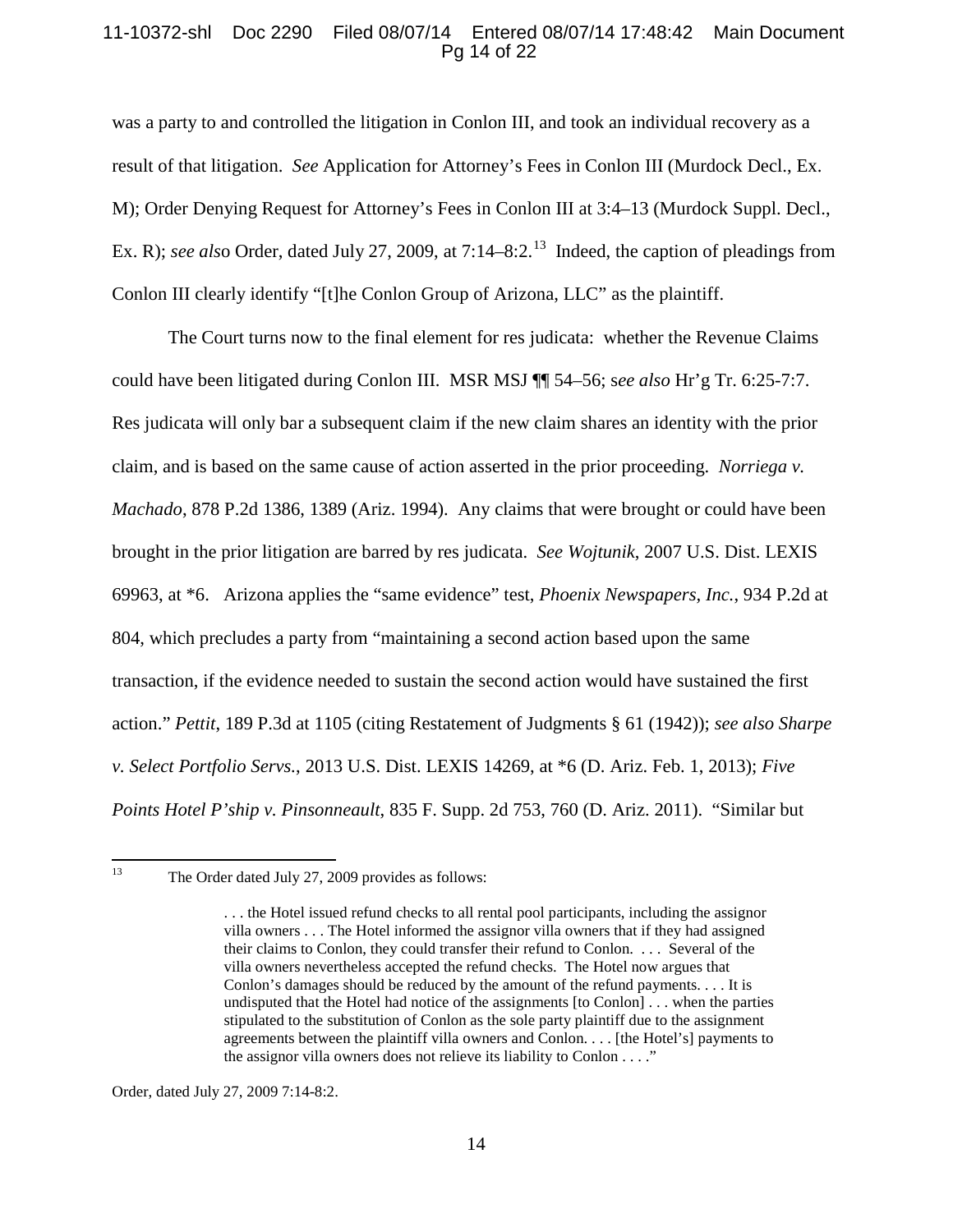#### 11-10372-shl Doc 2290 Filed 08/07/14 Entered 08/07/14 17:48:42 Main Document Pg 15 of 22

distinct claims, or those based on different factual elements, are not precluded in a second action." *Rand v. City of Glendale*, 2008 Ariz. App. LEXIS 232, at \*15 (Ariz. Ct. App. Dec. 26, 2008) (citing *Phoenix Newspapers, Inc*., 934 P.2d at 805-06). "These facts may be gleaned from evidence in the two cases as well as from the pleadings." *See Beseder, Inc.*, 2006 U.S Dist. LEXIS 68989, at \*16.

Applying all of those principles here, the Court finds that the Revenue Claims could have been litigated in the Conlon III lawsuit, which addressed compensation of villa owners under the RPAs. Conlon disagrees, arguing that "the financial records available at the time of Conlon I . . . were those from October 2003 through September 2006 . . . [and] the financial records available at the time of Conlon III were . . . those from 2002 to 2009." Conlon MSJ ¶ 41; *see* Conlon Reply Brief ¶ 26 ("even though the financial statements Conlon received in Conlon I and Conlon III are in the same format as they are today, they were for a time period different than those relied upon in the Limited Objection . . ."). But the Revenue Claims here share the same DNA with the prior litigation. Conlon III alleged claims breach of contract and breach of implied covenant of good faith and fair dealing, claiming that the Hotel was not properly allocating revenue to the Rental Pool. *See* Conlon III Compl. (Murdock Decl., Ex. H). More specifically, Conlon alleged that "condo owners did not suspect and had no reason to suspect that the defendants were not paying all the revenues owed under the [RPAs]." Conlon III Compl. at 3. In that litigation, Conlon further complained that the Debtors "overcharge[d] credit card and travel agent fees, miscalculate[d] rental revenues, undercharge[d] for the condos and excessively comp[ed] the condo units . . . ." *Id.* The Arizona court characterized the claims in both Conlon I and Conlon III as "the improper calculation of credit card and travel agent expenses, and excessive comping of rooms." Order, dated July 27, 2009, at 2. In a later decision, Judge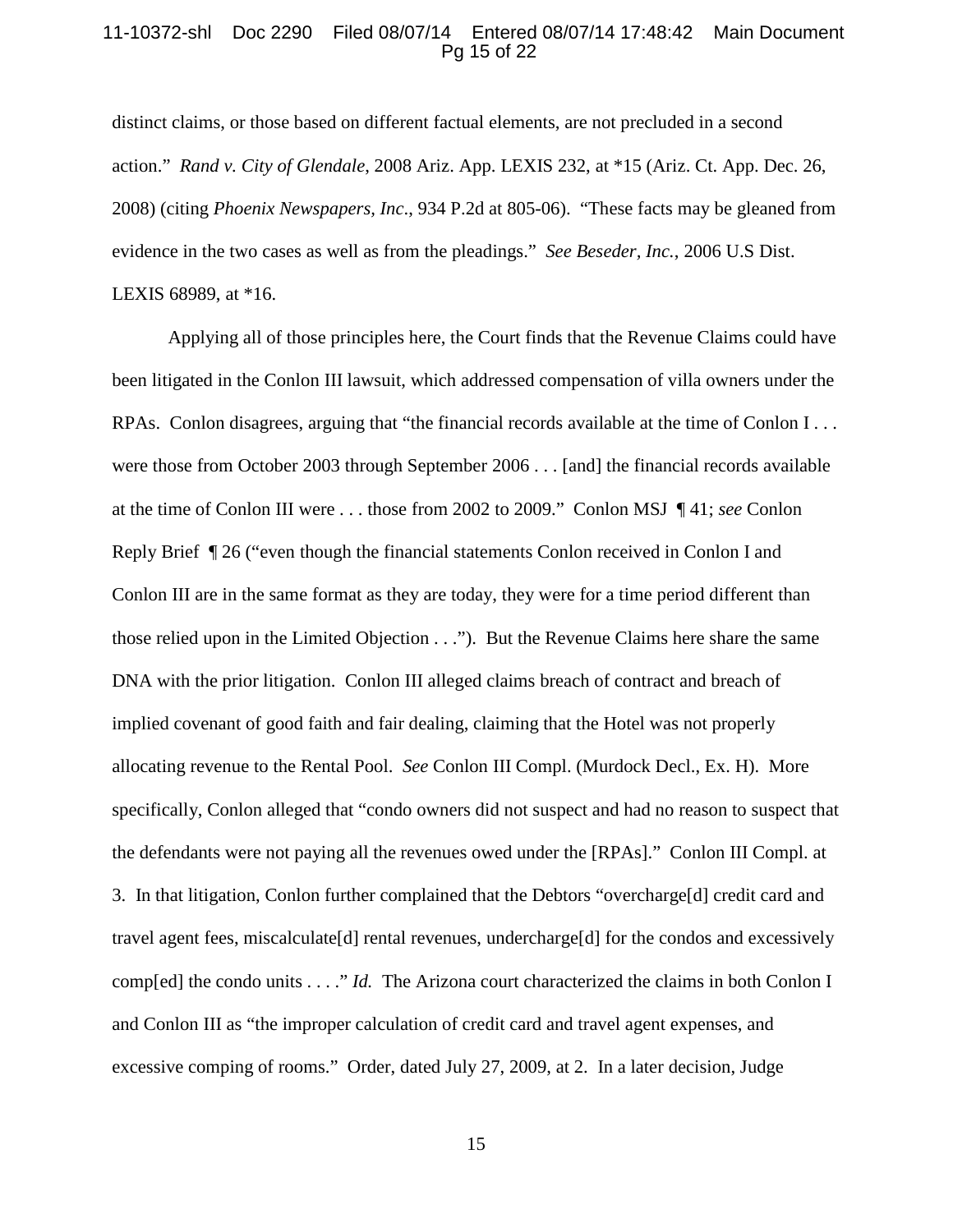#### 11-10372-shl Doc 2290 Filed 08/07/14 Entered 08/07/14 17:48:42 Main Document Pg 16 of 22

Martone described the Conlon III action as "assert[ing] four separate breach of contract claims. Each claim involved a distinct breach resulting in distinct damages. . . . Conlon was awarded \$525,000 on one claim only—credit card and travel agent fee overcharges." Order, dated Feb. 23, 2010 (Murdock Suppl. Decl., Ex. R).

In this case, Conlon again alleges problems with the allocation methodology for revenues. The Limited Objection alleges "the Hotel's omission and non-proportional allocation of certain Room Revenue categories to the Rental Pool participants, and the overcharging of Rental Pool participants for certain items . . . results in amounts being due Rental Pool participants." Ltd. Obj. ¶ 47. Conlon further alleges in its objection that "the Hotel has overcharged the participants in the rental pool for various items, such as adjustments, travel agent commissions, and bad debt expenses." *Id.* ¶ 21. Conlon's overcharges claim relies upon an "ambiguity in the Rental Pool Agreements," *Id.* ¶ 25, and in turn, Conlon "requests that the Court . . . determine that the Resort Fees, Cancellation Fees, Guaranteed No-Show Fees, Early Departure Fees, and Other Room Revenue be shared with the Rental Pool Participants." *Id.* ¶ 28.

There is no allegation that the Hotel changed its practices as to the items in dispute here from the time of the Conlon III lawsuit to the present day. Thus, Conlon could have pursued these claims regarding allocation of revenue in Conlon III. *See Riesland v. Indus. Comm'n. of Ariz.*, 2012 Ariz. Unpub. LEXIS 1246 (Ariz. Ct. App. July 3, 2012) (res judicata bars issues "that were or could have been decided" in prior litigation). Permitting Conlon to raise these claims now would essentially bless a strategy whereby a litigant can bring a new challenge every year based on the same contract even though none of the facts have changed. *See Turtle Island Restoration Network v. U.S Dep't of State,* 673 F.3d 914, 919 (9th Cir. 2012) ("following [plaintiff's] logic, there would be nothing stopping it from bringing a new general challenge to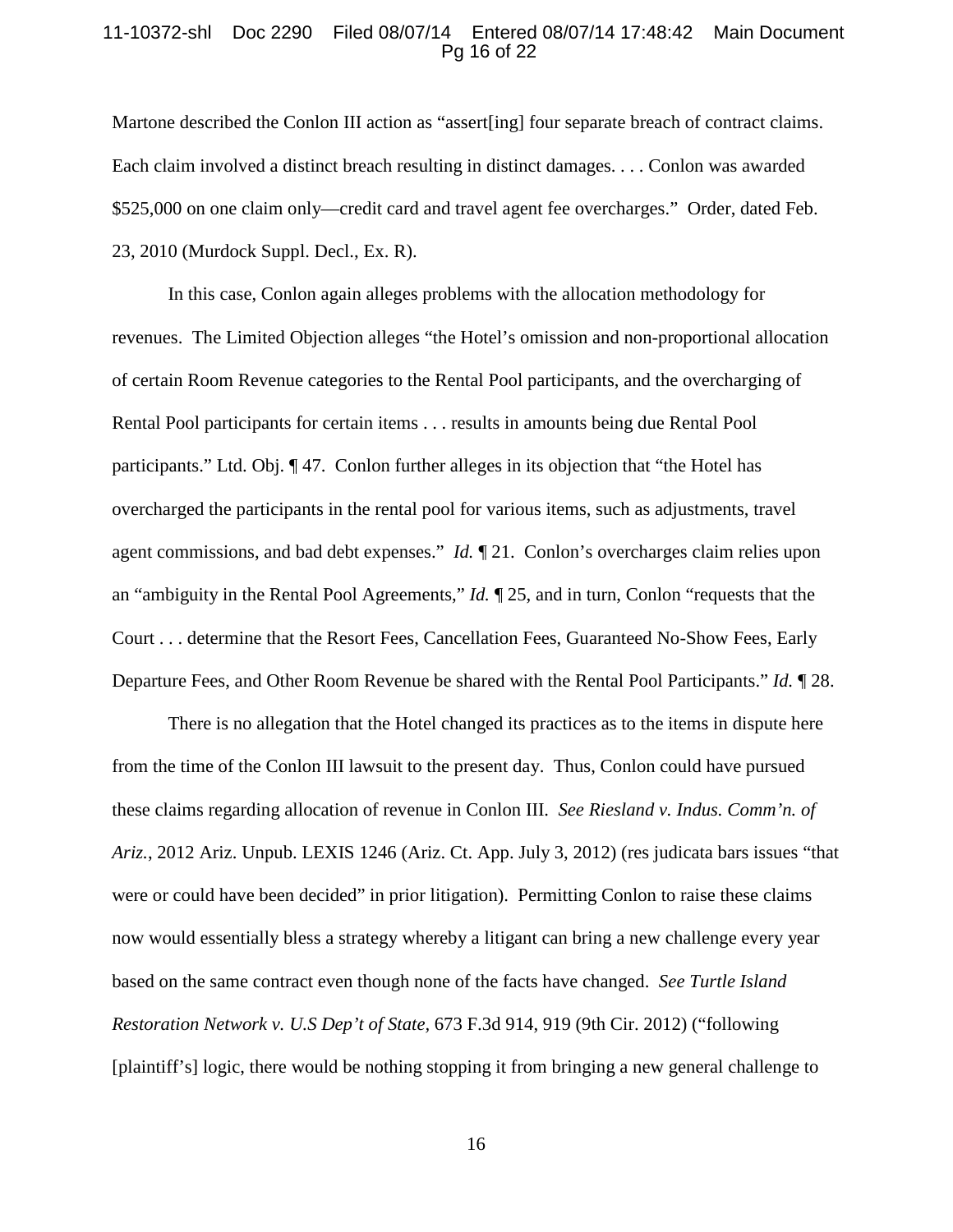# 11-10372-shl Doc 2290 Filed 08/07/14 Entered 08/07/14 17:48:42 Main Document Pg 17 of 22

the certification process based on next year's certification decision, and every year from now on.

That's exactly the kind of piecemeal litigation res judicata aims to prevent."); *cf. TechnoMarine* 

*SA v. Giftports, Inc.*, 2014 U.S. App. LEXIS 13487, at \*15 (2d Cir. July 15, 2014) (in analyzing

whether post-judgment conduct constitutes a new claim, one looks to whether there are legally

significant acts that occurred after the filing of the prior lawsuit).

The result here is confirmed by a review of the evidence relevant to the claims in Conlon

III and in the Limited Objection. In Conlon III, an expert was engaged to analyze the following:

(1) the Hotel's accounting system for the rental pool; (2) the Hotel's calculation of credit card expenses and travel agency commissions; (3) the lack of documentation supporting the Hotel's 17% practice; (4) the Hotel's practice regarding complimentary rooms; (5) the Hotel's group rate practices; and (6) the Hotel's villa rate practices.

Order, dated July 27, 2009, at 2. In Conlon III, the plaintiff's expert relied on the Debtors'

financial statements to reach his conclusions. *See* MSR 7056 ¶ 8; [14](#page-16-0) Conlon Reply to MSR 7056

¶ 8; s*ee also* Murdock Suppl. Decl., Ex. H at 3 (engagement letter for Conlon's expert, noting

testing procedures for the period 1995 to 2008).

In support of its claims here, Conlon's expert has once again reviewed the Debtors'

financial statements, including room revenue categories and various alleged overcharges, to

reach his conclusion that the villa unit owners in the rental pool are owed \$1,991,262. Martin

<span id="page-16-0"></span>

MSR 7056 Statement ¶ 8; Conlon Reply to MSR 7056 ¶ 8.

<sup>&</sup>lt;sup>14</sup> Conlon's expert conducted an extensive review of the records:

<sup>. . . [</sup>Conlon's expert on damages in Conlon III] produced an index of materials that she purportedly relied upon in the preparation of her expert report . . . . she had reviewed nearly 79,000 documents containing the [Hotel's] financial records . . . . Included in those materials was an operating statement from the Resort for the period ending December 31, 2006.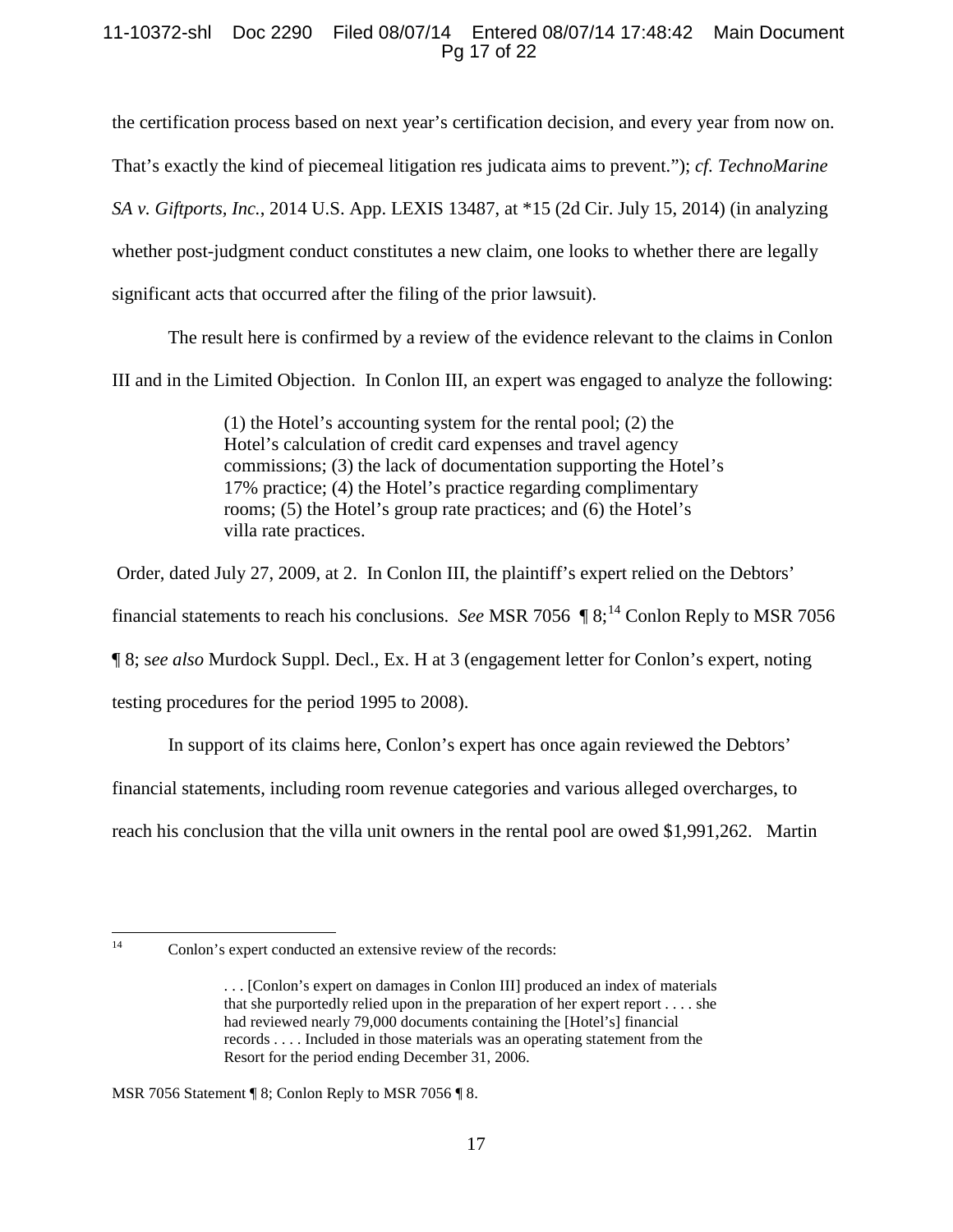# 11-10372-shl Doc 2290 Filed 08/07/14 Entered 08/07/14 17:48:42 Main Document Pg 18 of 22

Decl.  $\P$  1, 5, 7(C), <sup>[15](#page-17-0)</sup> It is undisputed that the format of the financial statements at issue in Conlon III and the Limited Objection is the same. *Compare* Martin Decl., Ex. 1 at 1 (operating statements as of December 31, 2011), *with* Murdock Decl., Ex. U (operating statements as of December 31, 2006); *see also* Murdock Decl., Ex. W (index of materials used by Conlon's expert in Conlon III, reflecting review of 2006 operating statements); *see also* Hr'g Tr. 14:13– 16.<sup>16</sup> It is also undisputed that, at the time of Conlon III, the Hotel was excluding from the Rental Pool the same fees that Conlon now seeks through its Revenue Claims. *See* Pruitt Decl. ¶ 10 (ECF No. 1526) (explaining that resort fees, cancellation fees, telephone revenue and other fees were excluded); *see* Martin Decl. ¶ 9 (Conlon learned of these claims by reviewing the Debtors' financial statements).<sup>[17](#page-17-2)</sup> Applying the same evidence standard, therefore, the Court finds that the Revenue Claims could have been brought in the prior Conlon lawsuits and are thus barred by res judicata.

### **III. Collateral Estoppel and the 17 Percent Claims**

Collateral estoppel precludes "relitigation of issues actually litigated regardless of whether the prior action is based upon the same claim as the second suit." *Smith v. Cigna HealthPlan*, 52 P.3d 205, 212 (Ariz. Ct. App. 2002) (citing *Matusik v. Ariz. Pub. Serv. Co.*, 684

<span id="page-17-0"></span><sup>&</sup>lt;sup>15</sup> Other Room Revenue Categories included resort fees, cancellation fees, room telephone charges, other rooms revenue, guaranteed no-show revenue, and early departure revenue. The Overcharges included inappropriate adjustments, double charges for adjustments, overcharged travel agent commissions, undercharged credit card fees, and charges for bad debts. Martin Decl. at ¶ 7A, B.

<span id="page-17-1"></span><sup>16</sup> *See also* Hr'g Tr. 14:13-16, July 2, 2013 (Counsel for Debtors: "The Conlon Group admits — and this is at Paragraph 26 of their reply brief: "the financial statements Conlon received in Conlon I and Conlon III are in the same format as they are today." It's an undisputed fact. Mr. Pruitt said it in his declaration; they admit it in their brief.").

<span id="page-17-2"></span><sup>&</sup>lt;sup>17</sup> Indeed, Conlon did not dispute that the only change since Conlon III in the allocation method of Debtors' financial statements relates to credit card fees and travel agent commissions, changes which took place to remedy the defects identified in the Conlon I and Conlon III lawsuits. *See* Pruitt Depo. Tr. 16:19-17:10 (Murdock Suppl. Decl., Ex. A.) (ECF No. 1798); Hr'g Tr. 24:22-25:2; 71:25-72:4, July 2, 2013 (Counsel for the Debtors and the Court confirming that there have been no changes in allocation methodology except for credit card charges and travel agent commissions).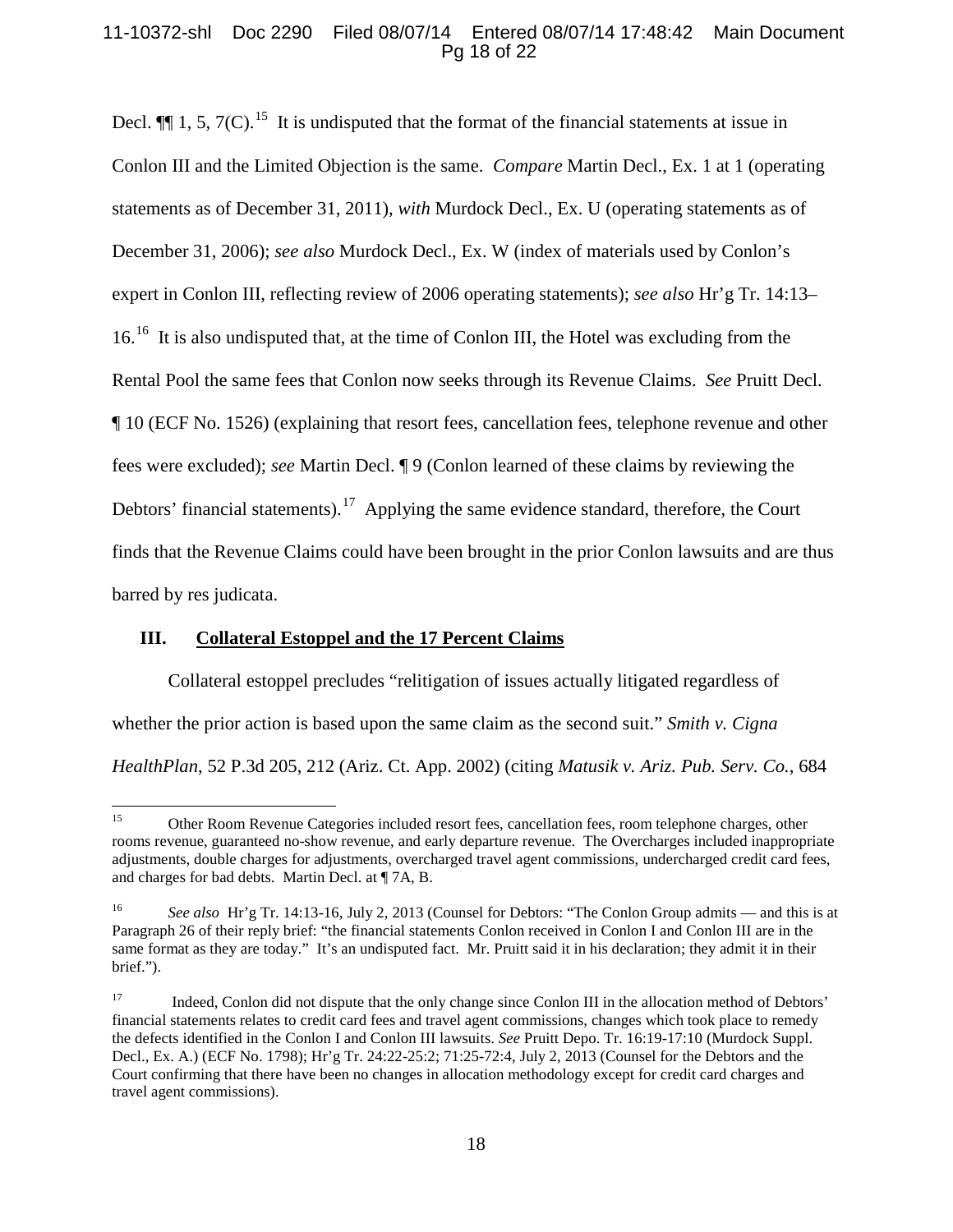## 11-10372-shl Doc 2290 Filed 08/07/14 Entered 08/07/14 17:48:42 Main Document Pg 19 of 22

P.2d 882, 884 (Ariz. Ct. App. 1984)). The party raising collateral estoppel must ordinarily demonstrate (1) the issue was actually litigated in the prior proceeding, (2) there was full and fair opportunity to litigate the issue,  $(3)$  the resolution of such issue was essential to the decision,  $(4)$ there was a final decision on the merits, and (5) common identity of the parties. *Chaney Bldg. Co.*, 716 P.2d at 30.<sup>[18](#page-18-0)</sup> The parties' dispute here centers on the first requirement: whether the 17 Percent Claims were actually litigated.

Collateral estoppel "bars a party from relitigating an issue identical to the one he has previously litigated to a determination on the merits in another action." *State ex rel. Winkleman v. Ariz. Navigable Stream Adjudication Comm'n*, 229 P.3d 242, 256 (Ariz. Ct. App. 2010). Arizona courts have held that a party can establish that an issue was litigated by demonstrating three elements. *Chaney Bldg. Co.*, 716 P.2d at 30. "When an issue is properly raised by the pleadings or otherwise, and is submitted for determination, and is determined, the issue is actually litigated." *Id.*

The Debtors argue that the 17 Percent Claims were raised, litigated, and finally determined in Conlon III. *See* MSR MSJ ¶¶ 40–48. Conlon disagrees, arguing that neither the departure from the 17 percent convention nor the accuracy of that metric were litigated to final determination in Conlon I or Conlon III. Conlon MSJ ¶ 52. Conlon maintains that "the issues raised by the Limited Objection were either stipulated to or settled by the parties . . . " Conlon MSJ ¶ 53. For the reasons stated below, the Court finds collateral estoppel bars some but not all

<span id="page-18-0"></span><sup>&</sup>lt;sup>18</sup> In Arizona, defensive use of collateral estoppel is permitted when the first four elements are present, without a requirement of proving the common identity of the parties. *Garcia v. Gen. Motors Corp.,* 195 990 P.2d 1069, 1073(Ariz. Ct. App. 1999). Common identity of the parties is only required when collateral estoppel is being used offensively such as when a plaintiff seeks to prevent a defendant from relitigating an issue that the defendant previously litigated unsuccessfully in an action with another party. *Campbell v. SZL Properties Ltd.,* 62 P.3d 966, 968 (Ariz. Ct. App., 2003). As the Debtors here are essentially defending against Conlon's claims, this is a defensive use of collateral estoppel, and the fifth element need not be satisfied.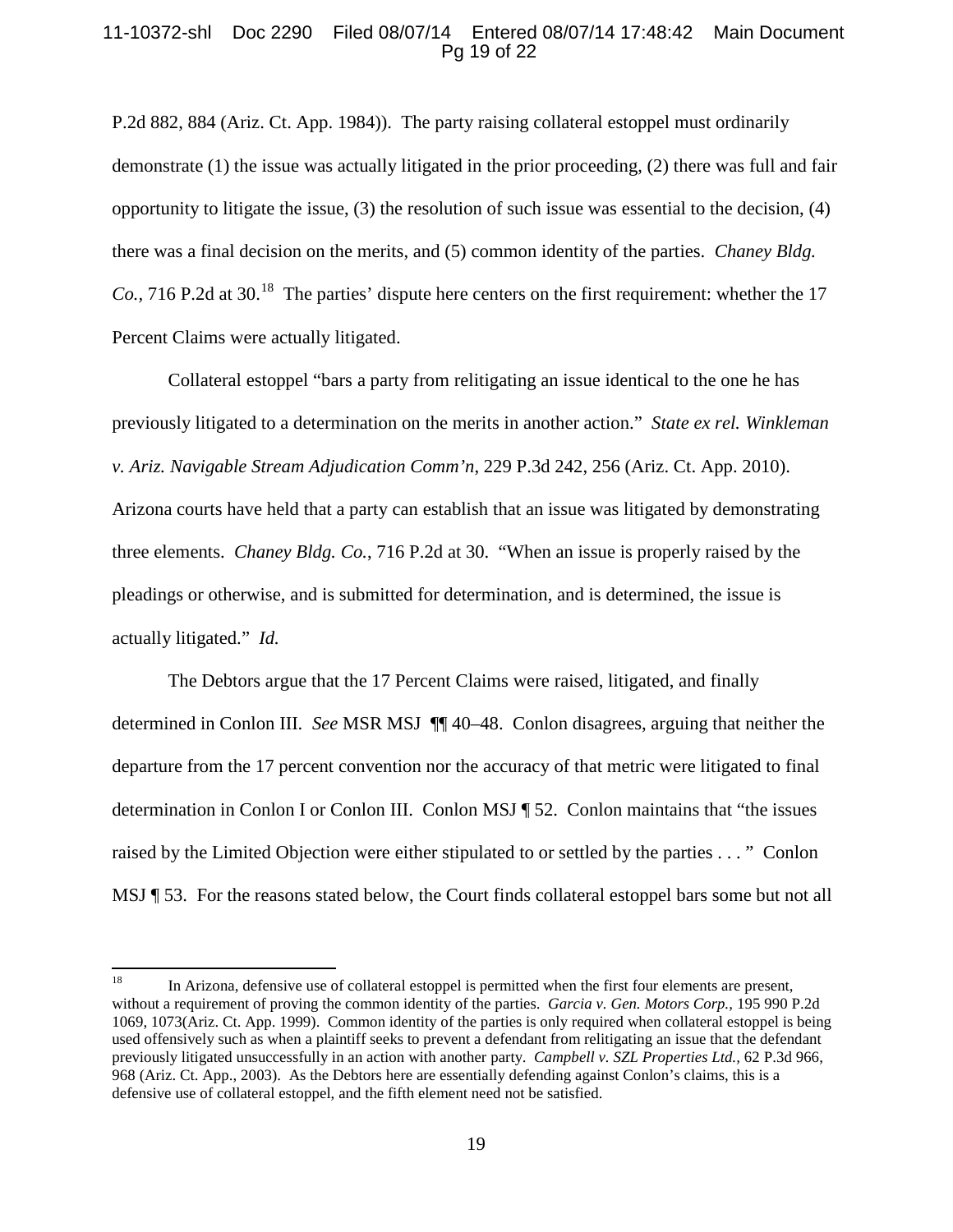#### 11-10372-shl Doc 2290 Filed 08/07/14 Entered 08/07/14 17:48:42 Main Document Pg 20 of 22

of the 17 Percent Claims because only part of these claims were actually determined by the Arizona court.

In this case, Conlon contends that there is a long standing convention to pay the villa owners 17 percent of the room revenues generated by the Hotel and rental units, a figure based on the approximate ratio of the number of villa units to the number of total rooms available. *See*  Ltd. Obj. at 12. Conlon complains that it was improper for the Debtors to depart from the 17 percent standard. *Id.* at 12–13. The court in Conlon III was required to address the relevance of the 17 percent convention. In that case, Conlon's expert had argued that "the Villa Owners were simply never allocated a share of revenues equal to their percentage share of the property room revenue." Murdock Suppl. Decl., Ex. H at RMJ0419 (ECF 1754). The Arizona court rejected that argument, observing that the contract itself mandated only a fifty-fifty split of rental pool revenues, and that the 17 percent convention was not part of the parties' contract. Order, dated Nov. 4, 2009, at 4–5. Moreover, the Arizona court noted that the agreement did not even address the extent to which rental pool units would be used at all, a fact that seriously undermined Conlon's position. *Id.* at 5 (concluding that failure to address the extent of use of the villa units was a "major defect" in the agreement). Given all these facts, the Arizona court in Conlon III concluded that it could not "say that the Hotel's method of using the villa units was arbitrary, capricious, or an abuse of its discretion which, under the contracts, is complete." *Id.* Thus, the Arizona court would not strike down the Hotel's use of 17 percent as a general benchmark for payment to the villa owners. *Id.* at 4–5. Given this ruling, the Court agrees with the Debtors that Conlon is precluded in this litigation from revisiting the same arguments rejected in Conlon III, including any attempt to advocate for allocations higher than the 17 percent or the use of a larger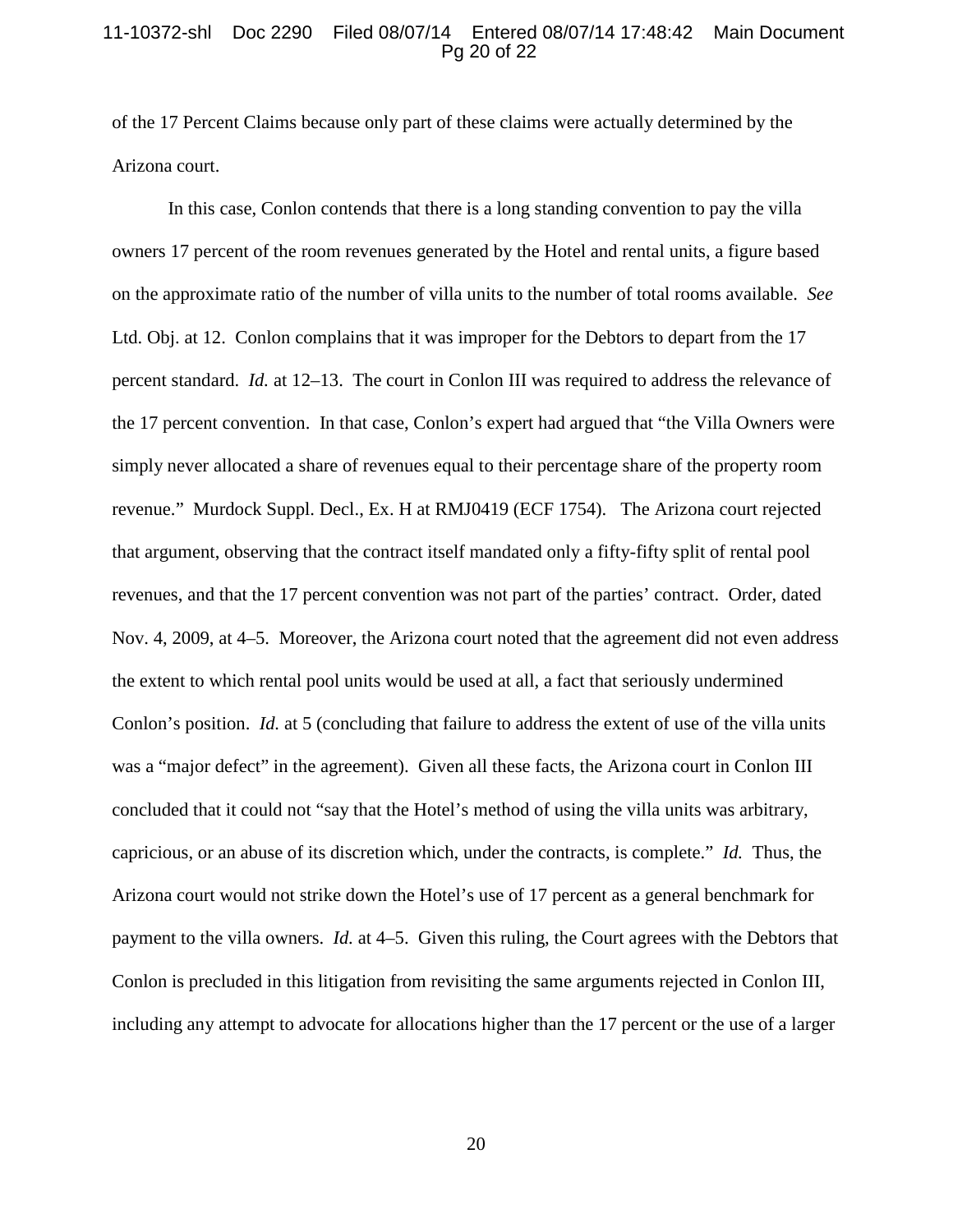# 11-10372-shl Doc 2290 Filed 08/07/14 Entered 08/07/14 17:48:42 Main Document Pg 21 of 22

pool of revenue when calculating the 17 percent share.<sup>19</sup> Such claims were rejected in the Arizona court's conclusion that the 17 percent metric as applied was not unreasonable and thus the owners were not entitled to an exact pro rata share of revenue. *See Chaney Bldg Co*., 716 P.2d at 30 (issue is actually litigated where raised in the pleadings or otherwise, submitted for determination, and determined). $^{20}$ 

Given the litigation and decision on the issue in Conlon III, the undisputed facts establish that this portion of the 17 Percent Claims also satisfies the remaining collateral estoppel requirements, including that there was a full and fair opportunity to litigate, *see Baier v. Mayer Unified Sch. Dist.*, 232 P.2d 747, 754 (Ariz. Ct. App. 2010), that the resolution was essential to the decision, *Garcia v. GMC*, 990 P.2d 1069, 1073-74 (Ariz. Ct. App. 1999), and that there was a final decision on the merits. *Ariz. Navigable Stream Adjudication Comm'n*, 229 P.3d at 256.

But the Arizona court in Conlon III was never confronted with the question of whether it was permissible for the Hotel to pay villa owners less than 17 percent. That is because the Hotel had, in fact, always paid Conlon an amount in excess of 17 percent up to that point in time. *See*  MSR MSJ Ex. A (reflecting payment of 17 percent or more from 2004 to 2008). Thus, the propriety of paying Conlon less than 17 percent was never specifically decided by the Arizona court in Conlon III and cannot be the subject of collateral estoppel because it was not necessarily decided by that court. *Circle K Corp. v. Industrial Comm'n.*, 880 P.2d 642, 647 (Ariz. 1993) (finding that issue preclusion did not apply because an element of plaintiff's claim was not litigated in a prior lawsuit). Of course, the merits of that argument are in serious doubt given the

<span id="page-20-0"></span><sup>&</sup>lt;sup>19</sup> *See, e.g.*, Martin Decl. Ex B at 23 (calculating that the villa unit owners would be entitled to \$198,978 if allocated the exact pro-rata share of revenues).

<span id="page-20-1"></span><sup>&</sup>lt;sup>20</sup> Indeed, Conlon concedes that these 17 Percent Claims were actually litigated in stating that "Conlon is satisfied with the determination of the Arizona [court] that the 17 [Percent Claims] was not an abuse of discretion." Conlon Reply at 6, ¶ 17.